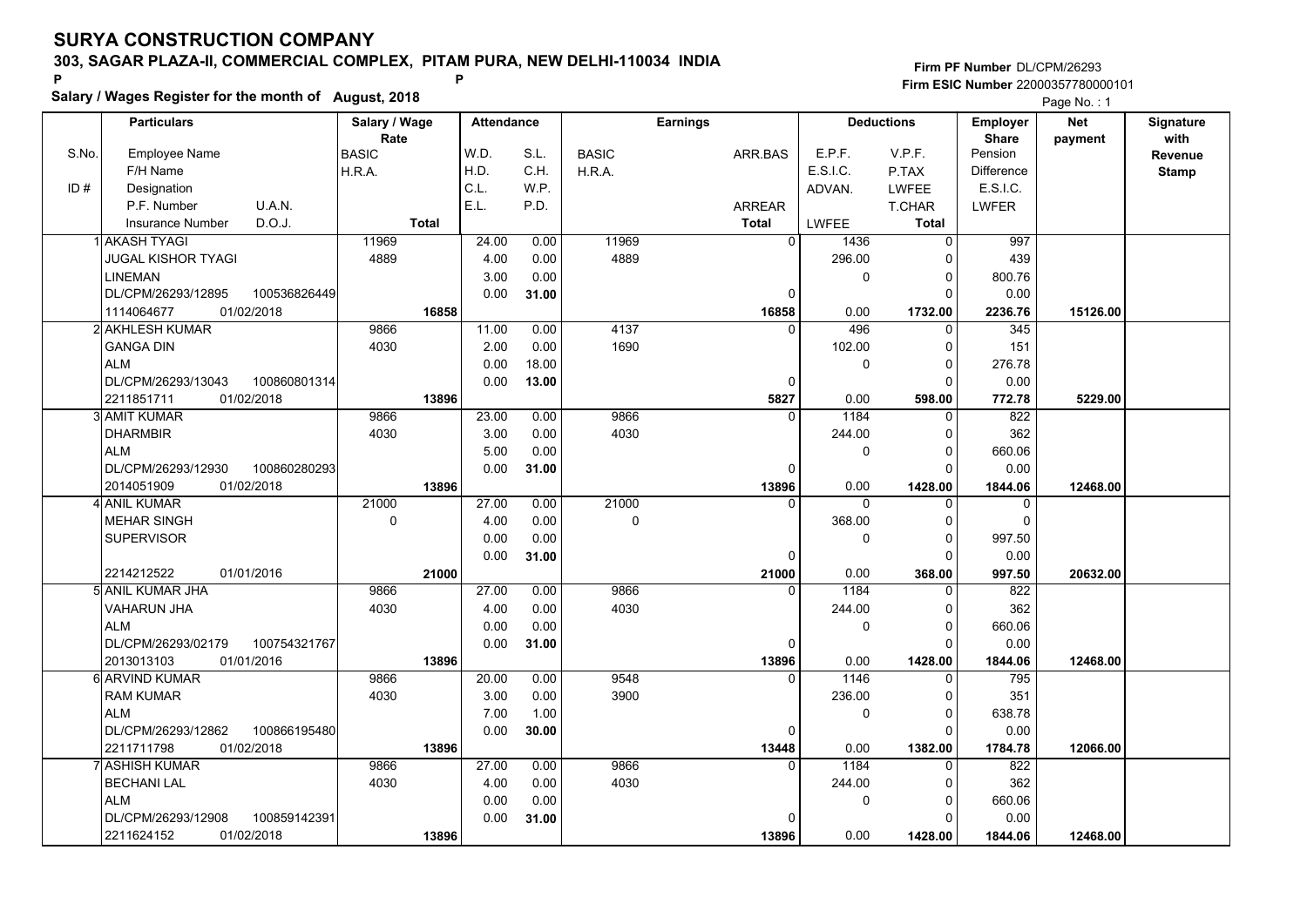**Salary / Wages Register for the month of August, 2018 <sup>P</sup> <sup>P</sup>**

|       | Salary / Wages Register for the month of August, 2018 |               |                   |       |                |                 |              |                   |                   |            |                  |
|-------|-------------------------------------------------------|---------------|-------------------|-------|----------------|-----------------|--------------|-------------------|-------------------|------------|------------------|
|       | <b>Particulars</b>                                    | Salary / Wage | <b>Attendance</b> |       |                | <b>Earnings</b> |              | <b>Deductions</b> | Employer          | <b>Net</b> | <b>Signature</b> |
|       |                                                       | Rate          |                   |       |                |                 |              |                   | <b>Share</b>      | payment    | with             |
| S.No. | <b>Employee Name</b>                                  | <b>BASIC</b>  | W.D.              | S.L.  | <b>BASIC</b>   | ARR.BAS         | E.P.F.       | V.P.F.            | Pension           |            | Revenue          |
|       | F/H Name                                              | H.R.A.        | H.D.              | C.H.  | H.R.A.         |                 | E.S.I.C.     | P.TAX             | <b>Difference</b> |            | <b>Stamp</b>     |
| ID#   | Designation                                           |               | C.L.              | W.P.  |                |                 | ADVAN.       | <b>LWFEE</b>      | E.S.I.C.          |            |                  |
|       | P.F. Number<br>U.A.N.                                 |               | E.L.              | P.D.  |                | <b>ARREAR</b>   |              | <b>T.CHAR</b>     | <b>LWFER</b>      |            |                  |
|       | D.O.J.<br><b>Insurance Number</b>                     | Total         |                   |       |                | <b>Total</b>    | <b>LWFEE</b> | <b>Total</b>      |                   |            |                  |
|       | 8 ASHISH KUMAR                                        | 9866          | 27.00             | 0.00  | 9866           | $\overline{0}$  | 1184         | $\overline{0}$    | 822               |            |                  |
|       | <b>BHAGIRATH</b>                                      | 4030          | 4.00              | 0.00  | 4030           |                 | 244.00       | 0                 | 362               |            |                  |
|       | <b>ALM</b>                                            |               | 0.00              | 0.00  |                |                 | $\mathbf 0$  | 0                 | 660.06            |            |                  |
|       | DL/CPM/26293/12339<br>101015566564                    |               | 0.00              | 31.00 |                | $\Omega$        |              | $\Omega$          | 0.00              |            |                  |
|       | 01/02/2018<br>1114946488                              | 13896         |                   |       |                | 13896           | 0.00         | 1428.00           | 1844.06           | 12468.00   |                  |
|       | 9 AVDESH                                              | 11969         | 27.00             | 0.00  | 11969          |                 | 1436         | $\Omega$          | 997               |            |                  |
|       | <b>SARJU PRASAD</b>                                   | 4889          | 4.00              | 0.00  | 4889           |                 | 296.00       | $\Omega$          | 439               |            |                  |
|       | <b>LINEMAN</b>                                        |               | 0.00              | 0.00  |                |                 | 0            | $\Omega$          | 800.76            |            |                  |
|       | DL/CPM/26293/12896<br>100867447628                    |               | 0.00              | 31.00 |                | 0               |              | $\Omega$          | 0.00              |            |                  |
|       | 2211624158<br>01/02/2018                              | 16858         |                   |       |                | 16858           | 0.00         | 1732.00           | 2236.76           | 15126.00   |                  |
|       | 10 BANWARI LAL                                        | 9866          | 27.00             | 0.00  | 9866           | 0               | 1184         | 0                 | 822               |            |                  |
|       | <b>MEWA LAL</b>                                       | 4030          | 4.00              | 0.00  | 4030           |                 | 244.00       | 0                 | 362               |            |                  |
|       | <b>ALM</b>                                            |               | 0.00              | 0.00  |                |                 | $\mathbf 0$  | $\Omega$          | 660.06            |            |                  |
|       | DL/CPM/26293/12891<br>100863882843                    |               | 0.00              | 31.00 |                | $\Omega$        |              | $\Omega$          | 0.00              |            |                  |
|       | 2211624161<br>01/02/2018                              | 13896         |                   |       |                | 13896           | 0.00         | 1428.00           | 1844.06           | 12468.00   |                  |
|       | 11 BHAGIRATH                                          | 11969         | 27.00             | 0.00  | 11969          | $\Omega$        | 1436         | $\Omega$          | 997               |            |                  |
|       | <b>MANOHAR LAL</b>                                    | 4889          | 4.00              | 0.00  | 4889           |                 | 296.00       | $\Omega$          | 439               |            |                  |
|       | <b>LINEMAN</b>                                        |               | 0.00              | 0.00  |                |                 | 0            | 0                 | 800.76            |            |                  |
|       | DL/CPM/26293/12918<br>100863039524                    |               | 0.00              | 31.00 |                | 0               |              | $\Omega$          | 0.00              |            |                  |
|       | 01/02/2018<br>2014014472                              | 16858         |                   |       |                | 16858           | 0.00         | 1732.00           | 2236.76           | 15126.00   |                  |
|       | 12 CHHOTE LAL                                         | 11969         | 25.00             | 0.00  | 11969          |                 | 1436         | $\Omega$          | 997               |            |                  |
|       | <b>SAHDEV PRASAD</b>                                  | 4889          | 4.00              | 0.00  | 4889           |                 | 296.00       | 0                 | 439               |            |                  |
|       | <b>LINEMAN</b>                                        |               | 2.00              | 0.00  |                |                 | $\mathbf 0$  | $\Omega$          | 800.76            |            |                  |
|       | DL/CPM/26293/12878<br>100536832029                    |               | 0.00              | 31.00 |                | 0               |              | $\Omega$          | 0.00              |            |                  |
|       | 2211645085<br>01/02/2018                              | 16858         |                   |       |                | 16858           | 0.00         | 1732.00           | 2236.76           | 15126.00   |                  |
|       | 13 DEEPAK KUMAR                                       | 9866          | 27.00             | 0.00  | 9866           | 0               | 1184         | 0                 | 822               |            |                  |
|       | <b>JHOOREE PRASAD</b>                                 | 4030          | 4.00              | 0.00  | 4030           |                 | 244.00       | $\Omega$          | 362               |            |                  |
|       | <b>ALM</b>                                            |               | 0.00              | 0.00  |                |                 | $\mathbf 0$  | $\Omega$          | 660.06            |            |                  |
|       | DL/CPM/26293/12863<br>100861863958                    |               | 0.00              | 31.00 |                | $\Omega$        |              | $\Omega$          | 0.00              |            |                  |
|       | 1114066648<br>01/02/2018                              | 13896         |                   |       |                | 13896           | 0.00         | 1428.00           | 1844.06           | 12468.00   |                  |
|       | 14 DEV NARAYAN                                        | 9866          | 0.00              | 0.00  | $\overline{0}$ | $\Omega$        | $\Omega$     | $\Omega$          | $\Omega$          |            |                  |
|       | <b>MOHAN LAL</b>                                      | 4030          | 0.00              | 0.00  | $\Omega$       |                 | 0.00         | $\Omega$          | $\Omega$          |            |                  |
|       | <b>ALM</b>                                            |               | 0.00              | 31.00 |                |                 | $\mathbf 0$  | 0                 | 0.00              |            |                  |
|       | 100863963002<br>DL/CPM/26293/12864                    |               | 0.00              | 0.00  |                | 0               |              | 0                 | 0.00              |            |                  |
|       | 01/02/2018<br>2211624167                              | 13896         |                   |       |                | $\mathbf{0}$    | 0.00         | 0.00              | 0.00              | 0.00       |                  |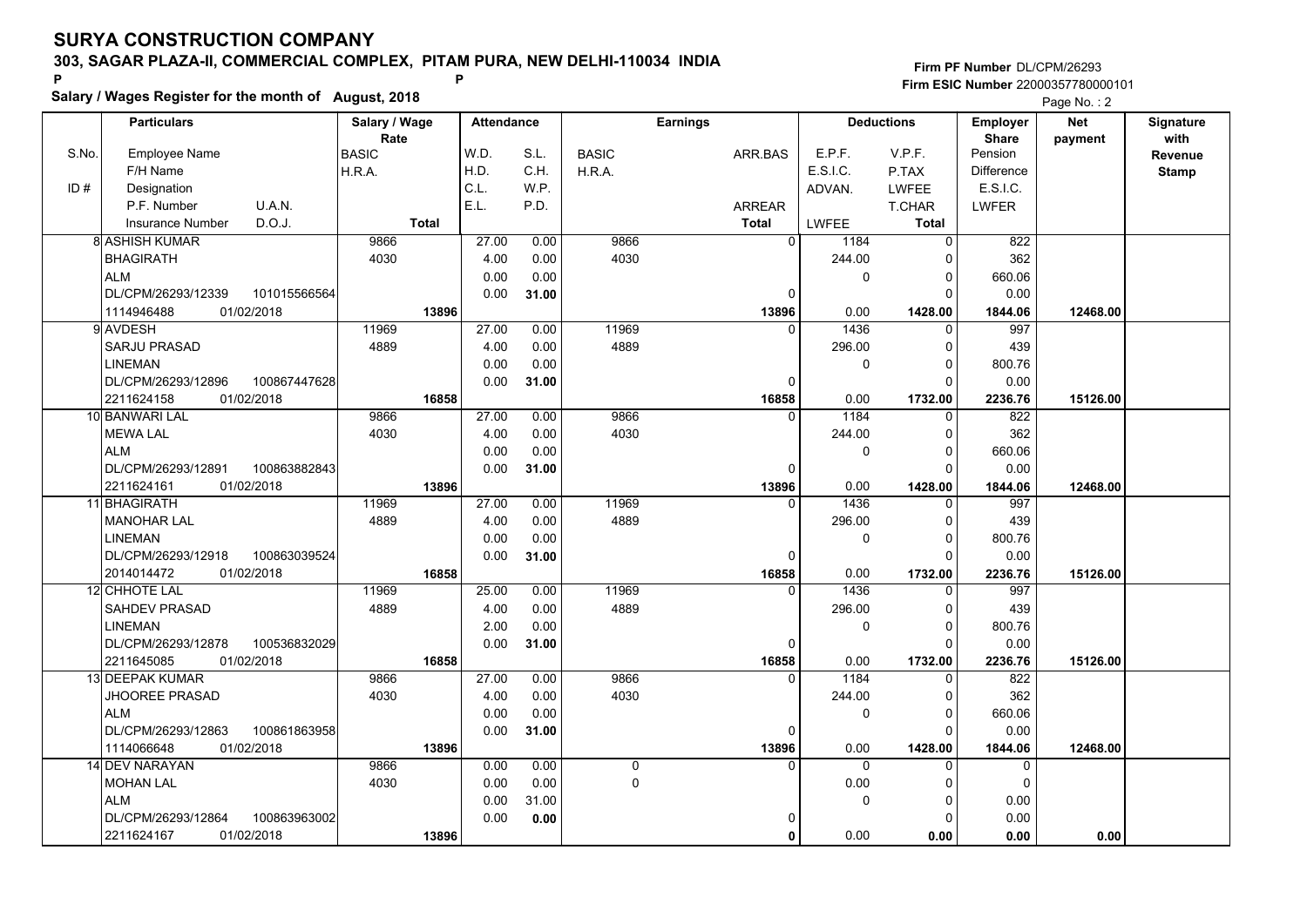**Salary / Wages Register for the month of August, 2018 <sup>P</sup> <sup>P</sup>**

|       | Salary / Wages Register for the month of August, 2018 |               |                   |       |              | Page No.: 3     |          |                   |                   |            |              |
|-------|-------------------------------------------------------|---------------|-------------------|-------|--------------|-----------------|----------|-------------------|-------------------|------------|--------------|
|       | <b>Particulars</b>                                    | Salary / Wage | <b>Attendance</b> |       |              | <b>Earnings</b> |          | <b>Deductions</b> | Employer          | <b>Net</b> | Signature    |
|       |                                                       | Rate          |                   |       |              |                 |          |                   | <b>Share</b>      | payment    | with         |
| S.No. | Employee Name                                         | <b>BASIC</b>  | W.D.              | S.L.  | <b>BASIC</b> | ARR.BAS         | E.P.F.   | V.P.F.            | Pension           |            | Revenue      |
|       | F/H Name                                              | H.R.A.        | H.D.              | C.H.  | H.R.A.       |                 | E.S.I.C. | P.TAX             | <b>Difference</b> |            | <b>Stamp</b> |
| ID#   | Designation                                           |               | C.L.              | W.P.  |              |                 | ADVAN.   | LWFEE             | E.S.I.C.          |            |              |
|       | U.A.N.<br>P.F. Number                                 |               | E.L.              | P.D.  |              | ARREAR          |          | <b>T.CHAR</b>     | <b>LWFER</b>      |            |              |
|       | D.O.J.<br><b>Insurance Number</b>                     | <b>Total</b>  |                   |       |              | <b>Total</b>    | LWFEE    | Total             |                   |            |              |
|       | <b>15 DHARMENDER KUMAR</b>                            | 9866          | 27.00             | 0.00  | 9866         | $\overline{0}$  | 1184     | $\overline{0}$    | 822               |            |              |
|       | PHOOL CHAND                                           | 4030          | 4.00              | 0.00  | 4030         |                 | 244.00   | $\Omega$          | 362               |            |              |
|       | <b>ALM</b>                                            |               | 0.00              | 0.00  |              |                 | 0        | 0                 | 660.06            |            |              |
|       | 100865329935<br>DL/CPM/26293/12885                    |               | 0.00              | 31.00 |              | $\Omega$        |          | $\Omega$          | 0.00              |            |              |
|       | 01/02/2018<br>2211624178                              | 13896         |                   |       |              | 13896           | 0.00     | 1428.00           | 1844.06           | 12468.00   |              |
|       | <b>16 DHEERAJ KUMAR THAKUR</b>                        | 21000         | 27.00             | 0.00  | 21000        |                 | $\Omega$ | O                 | 0                 |            |              |
|       | SHATRUGHAN THAKUR                                     | $\mathbf 0$   | 4.00              | 0.00  | $\mathbf 0$  |                 | 368.00   | $\Omega$          | $\mathbf 0$       |            |              |
|       | <b>SUPERVISOR</b>                                     |               | 0.00              | 0.00  |              |                 | $\Omega$ | $\Omega$          | 997.50            |            |              |
|       |                                                       |               | 0.00              | 31.00 |              | 0               |          | 0                 | 0.00              |            |              |
|       | 17/06/2015<br>2214212214                              | 21000         |                   |       |              | 21000           | 0.00     | 368.00            | 997.50            | 20632.00   |              |
|       | 17 DILEEP SINGH                                       | 9866          | 26.00             | 0.00  | 9866         | $\Omega$        | 1184     | $\Omega$          | 822               |            |              |
|       | <b>RAM SHANKAR</b>                                    | 4030          | 4.00              | 0.00  | 4030         |                 | 244.00   | 0                 | 362               |            |              |
|       | <b>ALM</b>                                            |               | 1.00              | 0.00  |              |                 | 0        | $\Omega$          | 660.06            |            |              |
|       | DL/CPM/26293/12904<br>100866281542                    |               | 0.00              | 31.00 |              | $\Omega$        |          | $\Omega$          | 0.00              |            |              |
|       | 1111624180<br>01/02/2018                              | 13896         |                   |       |              | 13896           | 0.00     | 1428.00           | 1844.06           | 12468.00   |              |
|       | 18 GANGA RAM                                          | 11969         | 27.00             | 0.00  | 11969        | $\Omega$        | 1436     | $\Omega$          | 997               |            |              |
|       | <b>ARJUN LAL</b>                                      | 4889          | 4.00              | 0.00  | 4889         |                 | 296.00   | $\Omega$          | 439               |            |              |
|       | <b>LINEMAN</b>                                        |               | 0.00              | 0.00  |              |                 | 0        | 0                 | 800.76            |            |              |
|       | 100858449251<br>DL/CPM/26293/12880                    |               | 0.00              | 31.00 |              | 0               |          | $\Omega$          | 0.00              |            |              |
|       | 01/02/2018<br>1111624240                              | 16858         |                   |       |              | 16858           | 0.00     | 1732.00           | 2236.76           | 15126.00   |              |
|       | 19 GANGA SEWAK                                        | 11969         | 5.00              | 0.00  | 1930         |                 | 232      | $\Omega$          | 161               |            |              |
|       | SUKH NANDAN                                           | 4889          | 0.00              | 0.00  | 789          |                 | 48.00    | 0                 | 71                |            |              |
|       | <b>LINEMAN</b>                                        |               | 0.00              | 26.00 |              |                 | 0        | $\Omega$          | 129.15            |            |              |
|       | DL/CPM/26293/12849<br>100868664958                    |               | 0.00              | 5.00  |              | 0               |          | $\Omega$          | 0.00              |            |              |
|       | 2211624243<br>01/02/2018                              | 16858         |                   |       |              | 2719            | 0.00     | 280.00            | 361.15            | 2439.00    |              |
|       | 20 GAUTAM SINGH                                       | 9866          | 25.00             | 0.00  | 9866         | $\Omega$        | 1184     | $\mathbf 0$       | 822               |            |              |
|       | NIHAL SINGH                                           | 4030          | 4.00              | 0.00  | 4030         |                 | 244.00   | 0                 | 362               |            |              |
|       | <b>ALM</b>                                            |               | 2.00              | 0.00  |              |                 | 0        | $\Omega$          | 660.06            |            |              |
|       | DL/CPM/26293/12894<br>100864850254                    |               | 0.00              | 31.00 |              | $\Omega$        |          | $\Omega$          | 0.00              |            |              |
|       | 2212979651<br>01/02/2018                              | 13896         |                   |       |              | 13896           | 0.00     | 1428.00           | 1844.06           | 12468.00   |              |
|       | 21 GUDDU                                              | 9866          | 27.00             | 0.00  | 9866         | $\Omega$        | 1184     | $\Omega$          | 822               |            |              |
|       | <b>GANGA RAM</b>                                      | 4030          | 4.00              | 0.00  | 4030         |                 | 244.00   | $\Omega$          | 362               |            |              |
|       | <b>ALM</b>                                            |               | 0.00              | 0.00  |              |                 | 0        | 0                 | 660.06            |            |              |
|       | DL/CPM/26293/12889<br>100860805370                    |               | 0.00              | 31.00 |              |                 |          | 0                 | 0.00              |            |              |
|       | 01/02/2018<br>2014013928                              | 13896         |                   |       |              | 13896           | 0.00     | 1428.00           | 1844.06           | 12468.00   |              |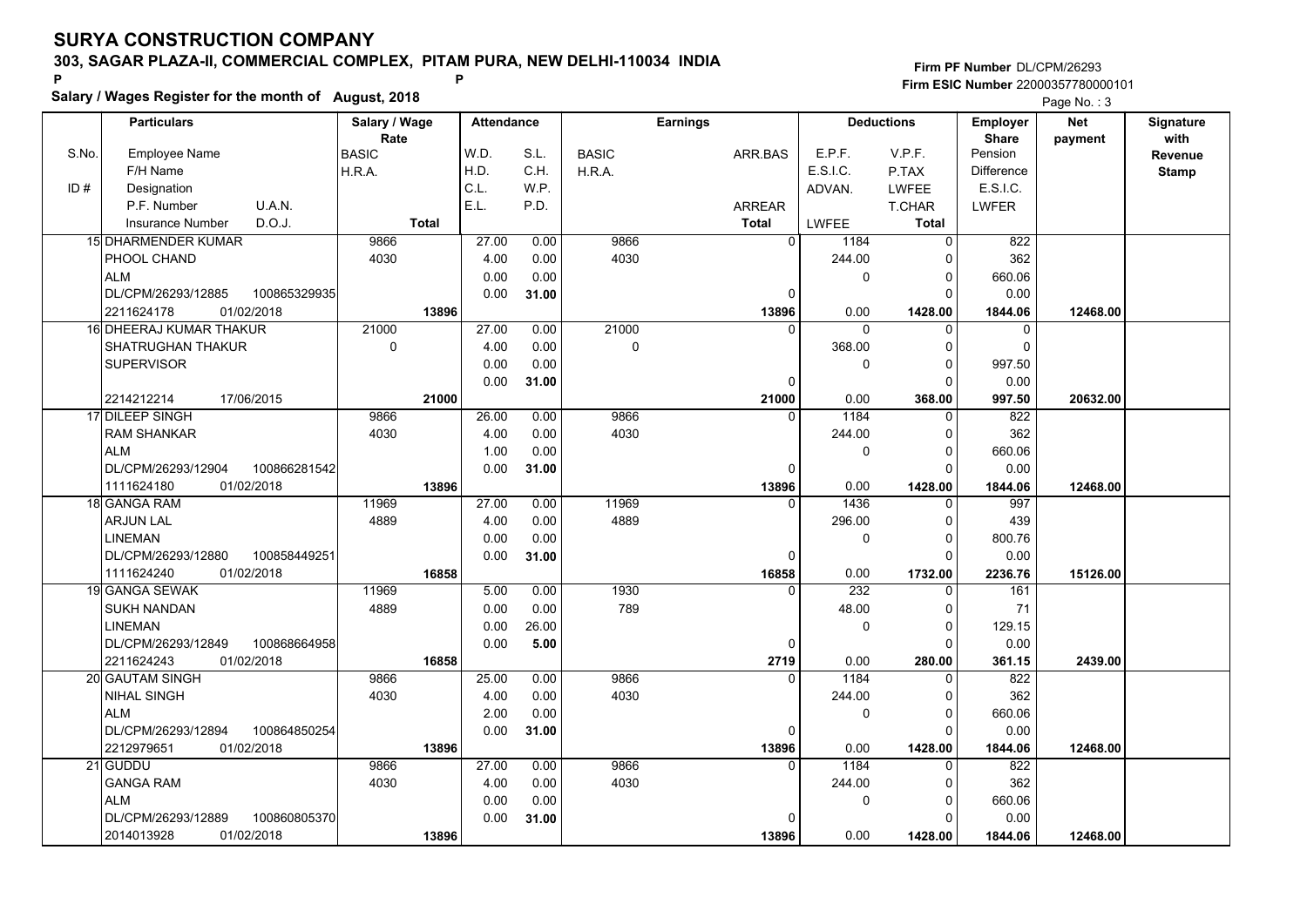**Salary / Wages Register for the month of August, 2018 <sup>P</sup> <sup>P</sup>**

|       | Salary / Wages Register for the month of August, 2018 |               |                   |       |              |                 |             | Page No.: 4       |                   |          |                  |
|-------|-------------------------------------------------------|---------------|-------------------|-------|--------------|-----------------|-------------|-------------------|-------------------|----------|------------------|
|       | <b>Particulars</b>                                    | Salary / Wage | <b>Attendance</b> |       |              | <b>Earnings</b> |             | <b>Deductions</b> | Employer          | Net      | <b>Signature</b> |
|       |                                                       | Rate          |                   |       |              |                 |             |                   | <b>Share</b>      | payment  | with             |
| S.No. | <b>Employee Name</b>                                  | <b>BASIC</b>  | W.D.              | S.L.  | <b>BASIC</b> | ARR.BAS         | E.P.F.      | V.P.F.            | Pension           |          | <b>Revenue</b>   |
|       | F/H Name                                              | H.R.A.        | H.D.              | C.H.  | H.R.A.       |                 | E.S.I.C.    | P.TAX             | <b>Difference</b> |          | <b>Stamp</b>     |
| ID#   | Designation                                           |               | C.L.              | W.P.  |              |                 | ADVAN.      | <b>LWFEE</b>      | E.S.I.C.          |          |                  |
|       | P.F. Number<br>U.A.N.                                 |               | E.L.              | P.D.  |              | <b>ARREAR</b>   |             | <b>T.CHAR</b>     | <b>LWFER</b>      |          |                  |
|       | D.O.J.<br><b>Insurance Number</b>                     | <b>Total</b>  |                   |       |              | <b>Total</b>    | LWFEE       | <b>Total</b>      |                   |          |                  |
|       | 22 HARI KISHAN                                        | 11969         | 27.00             | 0.00  | 11969        | $\overline{0}$  | 1436        | $\overline{0}$    | 997               |          |                  |
|       | <b>KALE RAM</b>                                       | 4889          | 4.00              | 0.00  | 4889         |                 | 296.00      | $\Omega$          | 439               |          |                  |
|       | <b>FITTER</b>                                         |               | 0.00              | 0.00  |              |                 | $\mathbf 0$ | 0                 | 800.76            |          |                  |
|       | 100862146424<br>DL/CPM/26293/12871                    |               | 0.00              | 31.00 |              | $\Omega$        |             | $\Omega$          | 0.00              |          |                  |
|       | 1111645093<br>01/02/2018                              | 16858         |                   |       |              | 16858           | 0.00        | 1732.00           | 2236.76           | 15126.00 |                  |
|       | 23 HARIHAR KUSHWAHA                                   | 9866          | 26.00             | 0.00  | 9866         | $\Omega$        | 1184        | $\Omega$          | 822               |          |                  |
|       | <b>RAM KISHAN</b>                                     | 4030          | 4.00              | 0.00  | 4030         |                 | 244.00      | $\Omega$          | 362               |          |                  |
|       | <b>ALM</b>                                            |               | 1.00              | 0.00  |              |                 | $\pmb{0}$   | $\mathbf 0$       | 660.06            |          |                  |
|       | DL/CPM/26293/13040<br>100866184209                    |               | 0.00              | 31.00 |              | $\Omega$        |             | $\Omega$          | 0.00              |          |                  |
|       | 2211624249<br>01/02/2018                              | 13896         |                   |       |              | 13896           | 0.00        | 1428.00           | 1844.06           | 12468.00 |                  |
|       | 24 JAGDEV                                             | 11969         | 27.00             | 0.00  | 11969        | $\Omega$        | 1436        | $\Omega$          | 997               |          |                  |
|       | <b>SHYAM LAL</b>                                      | 4889          | 4.00              | 0.00  | 4889         |                 | 296.00      | $\Omega$          | 439               |          |                  |
|       | <b>FOREMAN</b>                                        |               | 0.00              | 0.00  |              |                 | $\mathbf 0$ | $\Omega$          | 800.76            |          |                  |
|       | DL/CPM/26293/13225<br>100630416557                    |               | 0.00              | 31.00 |              | $\Omega$        |             | $\Omega$          | 0.00              |          |                  |
|       | 2211624253<br>01/02/2018                              | 16858         |                   |       |              | 16858           | 0.00        | 1732.00           | 2236.76           | 15126.00 |                  |
|       | 25 JAI RAM                                            | 11969         | 11.00             | 0.00  | 6178         | $\Omega$        | 741         | $\Omega$          | 515               |          |                  |
|       | <b>RAM LAL</b>                                        | 4889          | 2.00              | 0.00  | 2523         |                 | 153.00      | $\Omega$          | 226               |          |                  |
|       | <b>LINEMAN</b>                                        |               | 3.00              | 15.00 |              |                 | $\pmb{0}$   | $\Omega$          | 413.30            |          |                  |
|       | DL/CPM/26293/12850<br>100866210958                    |               | 0.00              | 16.00 |              | $\Omega$        |             | $\Omega$          | 0.00              |          |                  |
|       | 01/02/2018<br>2211624259                              | 16858         |                   |       |              | 8701            | 0.00        | 894.00            | 1154.30           | 7807.00  |                  |
|       | 26 JHOORI                                             | 11969         | 27.00             | 0.00  | 11969        | $\Omega$        | 1436        | $\Omega$          | 997               |          |                  |
|       | <b>SHIV GULAB</b>                                     | 4889          | 4.00              | 0.00  | 4889         |                 | 296.00      | 0                 | 439               |          |                  |
|       | <b>FOREMAN</b>                                        |               | 0.00              | 0.00  |              |                 | $\mathbf 0$ | $\Omega$          | 800.76            |          |                  |
|       | DL/CPM/26293/13224<br>100536820777                    |               | 0.00              | 31.00 |              | $\Omega$        |             | $\Omega$          | 0.00              |          |                  |
|       | 2211624261<br>01/02/2018                              | 16858         |                   |       |              | 16858           | 0.00        | 1732.00           | 2236.76           | 15126.00 |                  |
|       | 27 JITENDER KUMAR                                     | 11969         | 27.00             | 0.00  | 11969        | $\mathbf{0}$    | 1436        | 0                 | 997               |          |                  |
|       | PHOOL CHAND                                           | 4889          | 4.00              | 0.00  | 4889         |                 | 296.00      | $\Omega$          | 439               |          |                  |
|       | <b>LINEMAN</b>                                        |               | 0.00              | 0.00  |              |                 | $\mathbf 0$ | $\Omega$          | 800.76            |          |                  |
|       | DL/CPM/26293/12903<br>100865330018                    |               | 0.00              | 31.00 |              | $\Omega$        |             | $\Omega$          | 0.00              |          |                  |
|       | 2211624263<br>01/02/2018                              | 16858         |                   |       |              | 16858           | 0.00        | 1732.00           | 2236.76           | 15126.00 |                  |
|       | 28 MANISH JAISWAL                                     | 9866          | 25.00             | 0.00  | 9866         | $\Omega$        | 1184        | 0                 | 822               |          |                  |
|       | N.P JAISWAL                                           | 4030          | 4.00              | 0.00  | 4030         |                 | 244.00      | $\Omega$          | 362               |          |                  |
|       | <b>ALM</b>                                            |               | 0.00              | 0.00  |              |                 | 0           | 0                 | 660.06            |          |                  |
|       | DL/CPM/26293/12873<br>100536817361                    |               | 2.00              | 31.00 |              |                 |             | 0                 | 0.00              |          |                  |
|       | 2211624272<br>01/02/2018                              | 13896         |                   |       |              | 13896           | 0.00        | 1428.00           | 1844.06           | 12468.00 |                  |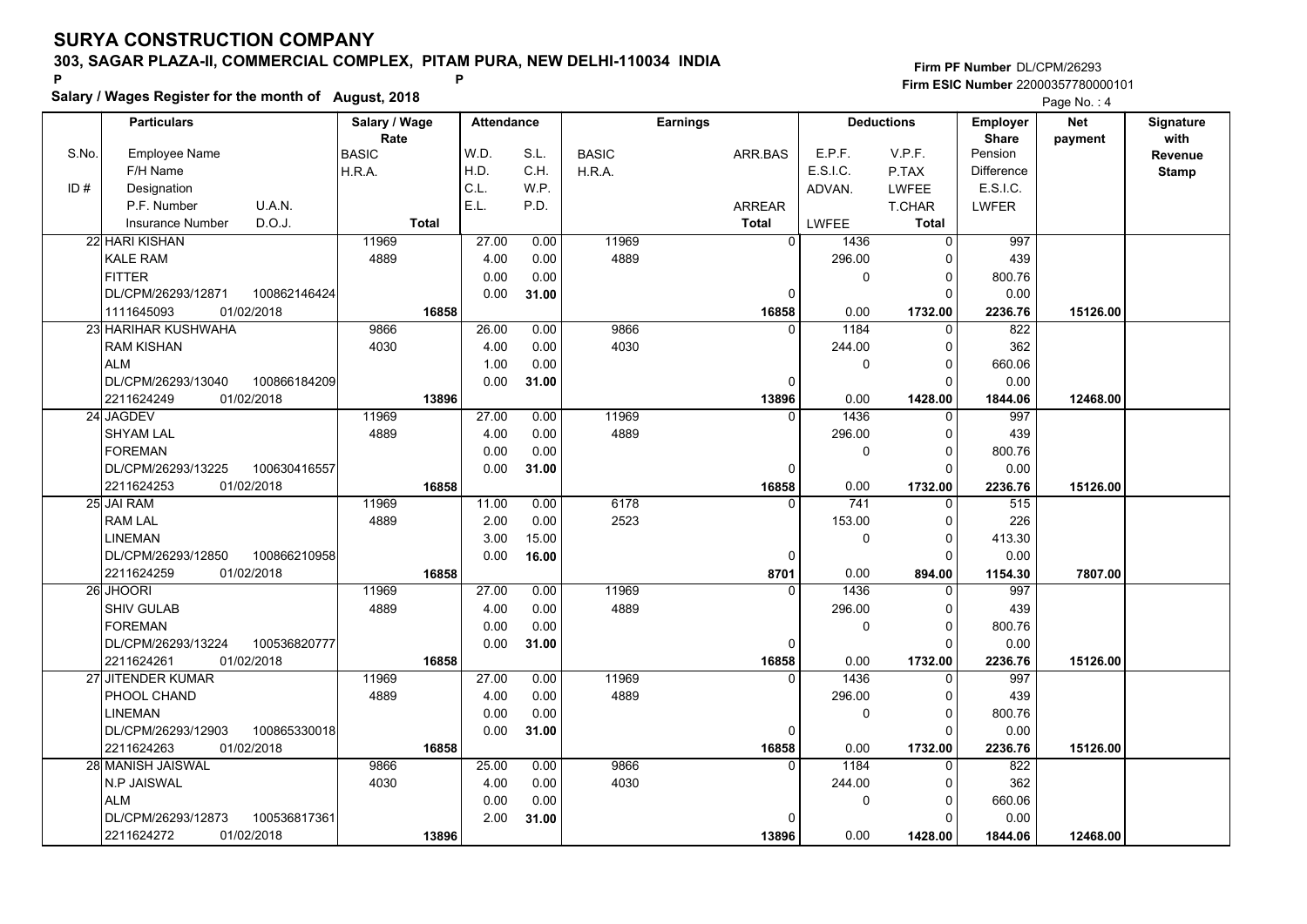**Salary / Wages Register for the month of August, 2018 <sup>P</sup> <sup>P</sup>**

|       | Salary / Wages Register for the month of August, 2018 |               |                   |              |              |                 |                |                     |                   |            |                  |
|-------|-------------------------------------------------------|---------------|-------------------|--------------|--------------|-----------------|----------------|---------------------|-------------------|------------|------------------|
|       | <b>Particulars</b>                                    | Salary / Wage | <b>Attendance</b> |              |              | <b>Earnings</b> |                | <b>Deductions</b>   | Employer          | <b>Net</b> | <b>Signature</b> |
|       |                                                       | Rate          |                   |              |              |                 |                |                     | <b>Share</b>      | payment    | with             |
| S.No. | <b>Employee Name</b>                                  | <b>BASIC</b>  | W.D.              | S.L.         | <b>BASIC</b> | ARR.BAS         | E.P.F.         | V.P.F.              | Pension           |            | Revenue          |
|       | F/H Name                                              | H.R.A.        | H.D.              | C.H.         | H.R.A.       |                 | E.S.I.C.       | P.TAX               | <b>Difference</b> |            | <b>Stamp</b>     |
| ID#   | Designation                                           |               | C.L.<br>E.L.      | W.P.         |              |                 | ADVAN.         | <b>LWFEE</b>        | E.S.I.C.          |            |                  |
|       | P.F. Number<br>U.A.N.                                 |               |                   | P.D.         |              | <b>ARREAR</b>   |                | <b>T.CHAR</b>       | <b>LWFER</b>      |            |                  |
|       | D.O.J.<br><b>Insurance Number</b>                     | Total         |                   |              |              | <b>Total</b>    | <b>LWFEE</b>   | <b>Total</b>        |                   |            |                  |
|       | 29 MANOJ KUMAR                                        | 9866<br>4030  | 19.00<br>3.00     | 0.00         | 9229<br>3770 | $\overline{0}$  | 1107<br>228.00 | $\overline{0}$<br>0 | 769<br>338        |            |                  |
|       | <b>GANGADHAR</b><br><b>ALM</b>                        |               | 0.00              | 0.00<br>2.00 |              |                 | $\mathbf 0$    |                     | 617.45            |            |                  |
|       | DL/CPM/26293/12916<br>100860812913                    |               | 7.00              | 29.00        |              | $\Omega$        |                | 0<br>$\Omega$       | 0.00              |            |                  |
|       | 01/02/2018<br>1114466013                              | 13896         |                   |              |              | 12999           | 0.00           | 1335.00             | 1724.45           | 11664.00   |                  |
|       | 30 MANTUN MAHTO                                       | 9866          | 26.00             | 0.00         | 9866         |                 | 1184           | $\Omega$            | 822               |            |                  |
|       | RAMPRAVESH MAHTO                                      | 4030          | 4.00              | 0.00         | 4030         |                 | 244.00         | $\Omega$            | 362               |            |                  |
|       | <b>ALM</b>                                            |               | 1.00              | 0.00         |              |                 | $\mathbf 0$    | $\Omega$            | 660.06            |            |                  |
|       | DL/CPM/26293/12874<br>100866662745                    |               | 0.00              | 31.00        |              | 0               |                | $\Omega$            | 0.00              |            |                  |
|       | 2211624274<br>01/02/2018                              | 13896         |                   |              |              | 13896           | 0.00           | 1428.00             | 1844.06           | 12468.00   |                  |
|       | 31 MD SADIK HUSAIN                                    | 9866          | 0.00              | 0.00         | 0            | $\Omega$        | $\mathbf{0}$   | $\mathbf{0}$        | 0                 |            |                  |
|       | <b>HASIBURRAHMAN</b>                                  | 4030          | 0.00              | 0.00         | 0            |                 | 0.00           | $\Omega$            | 0                 |            |                  |
|       | <b>ALM</b>                                            |               | 0.00              | 31.00        |              |                 | $\mathbf 0$    | $\Omega$            | 0.00              |            |                  |
|       | DL/CPM/26293/02528<br>100752988378                    |               | 0.00              | 0.00         |              | 0               |                | $\Omega$            | 0.00              |            |                  |
|       | 2214145558<br>01/06/2016                              | 13896         |                   |              |              | 0               | 0.00           | 0.00                | 0.00              | 0.00       |                  |
|       | 32 MEVA RAM PAL                                       | 11969         | 26.00             | 0.00         | 11969        | $\Omega$        | 1436           | $\Omega$            | 997               |            |                  |
|       | <b>GAYA PRASAD</b>                                    | 4889          | 4.00              | 0.00         | 4889         |                 | 296.00         | 0                   | 439               |            |                  |
|       | <b>LINEMAN</b>                                        |               | 1.00              | 0.00         |              |                 | 0              | $\Omega$            | 800.76            |            |                  |
|       | DL/CPM/26293/12851<br>100860860471                    |               | 0.00              | 31.00        |              | 0               |                | $\Omega$            | 0.00              |            |                  |
|       | 01/02/2018<br>2211624275                              | 16858         |                   |              |              | 16858           | 0.00           | 1732.00             | 2236.76           | 15126.00   |                  |
|       | 33 MUKESH                                             | 11969         | 27.00             | 0.00         | 11969        | $\Omega$        | 1436           | $\Omega$            | 997               |            |                  |
|       | JOGINDER SINGH                                        | 4889          | 4.00              | 0.00         | 4889         |                 | 296.00         | 0                   | 439               |            |                  |
|       | <b>LINEMAN</b>                                        |               | 0.00              | 0.00         |              |                 | $\mathbf 0$    | $\Omega$            | 800.76            |            |                  |
|       | 100861906780<br>DL/CPM/26293/12924                    |               | 0.00              | 31.00        |              | 0               |                | $\Omega$            | 0.00              |            |                  |
|       | 2211624277<br>01/02/2018                              | 16858         |                   |              |              | 16858           | 0.00           | 1732.00             | 2236.76           | 15126.00   |                  |
|       | 34 NARESH                                             | 11969         | 25.00             | 0.00         | 11969        | 0               | 1436           | 0                   | 997               |            |                  |
|       | <b>RAMESHWAR</b>                                      | 4889          | 4.00              | 0.00         | 4889         |                 | 296.00         | $\Omega$            | 439               |            |                  |
|       | <b>LINEMAN</b>                                        |               | 2.00              | 0.00         |              |                 | $\mathbf 0$    | $\Omega$            | 800.76            |            |                  |
|       | DL/CPM/26293/12870<br>100866570193                    |               | 0.00              | 31.00        |              | $\Omega$        |                | $\Omega$            | 0.00              |            |                  |
|       | 2211624282<br>01/02/2018                              | 16858         |                   |              |              | 16858           | 0.00           | 1732.00             | 2236.76           | 15126.00   |                  |
|       | 35 NARESH KUMAR                                       | 9866          | 27.00             | 0.00         | 9866         | $\Omega$        | 1184           | $\Omega$            | 822               |            |                  |
|       | <b>DARSHAN</b>                                        | 4030          | 4.00              | 0.00         | 4030         |                 | 244.00         | $\Omega$            | 362               |            |                  |
|       | <b>ALM</b>                                            |               | 0.00              | 0.00         |              |                 | 0              | 0                   | 660.06            |            |                  |
|       | 100251347833<br>DL/CPM/26293/12911                    |               | 0.00              | 31.00        |              |                 |                | 0                   | 0.00              |            |                  |
|       | 01/02/2018<br>2211624280                              | 13896         |                   |              |              | 13896           | 0.00           | 1428.00             | 1844.06           | 12468.00   |                  |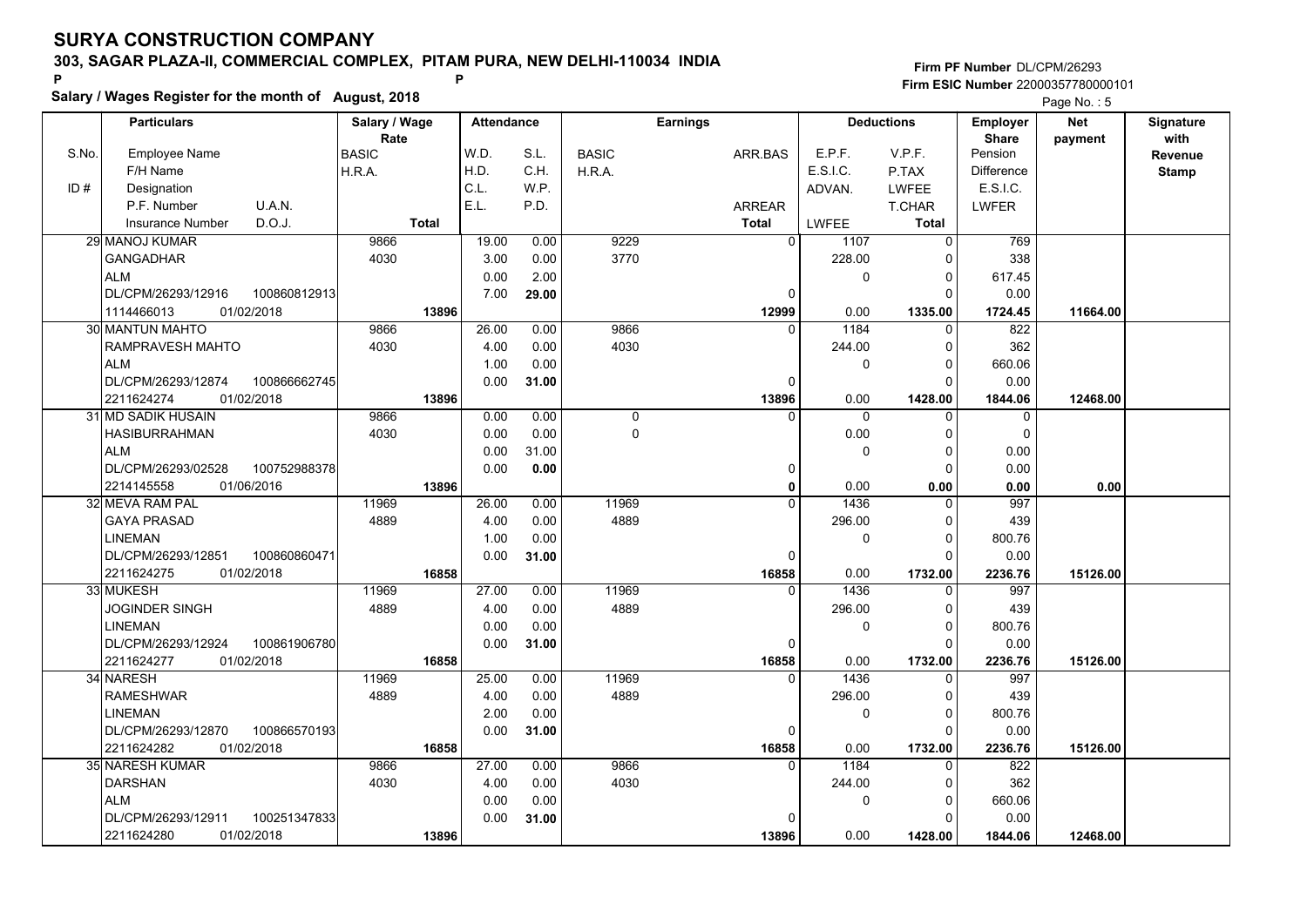**Salary / Wages Register for the month of August, 2018 <sup>P</sup> <sup>P</sup>**

|       | Salary / Wages Register for the month of August, 2018 | Page No.: 6   |                   |       |              |                 |             |                   |                   |            |                  |
|-------|-------------------------------------------------------|---------------|-------------------|-------|--------------|-----------------|-------------|-------------------|-------------------|------------|------------------|
|       | <b>Particulars</b>                                    | Salary / Wage | <b>Attendance</b> |       |              | <b>Earnings</b> |             | <b>Deductions</b> | Employer          | <b>Net</b> | <b>Signature</b> |
|       |                                                       | Rate          |                   |       |              |                 |             |                   | <b>Share</b>      | payment    | with             |
| S.No. | <b>Employee Name</b>                                  | <b>BASIC</b>  | W.D.              | S.L.  | <b>BASIC</b> | ARR.BAS         | E.P.F.      | V.P.F.            | Pension           |            | Revenue          |
|       | F/H Name                                              | H.R.A.        | H.D.              | C.H.  | H.R.A.       |                 | E.S.I.C.    | P.TAX             | <b>Difference</b> |            | <b>Stamp</b>     |
| ID#   | Designation                                           |               | C.L.              | W.P.  |              |                 | ADVAN.      | <b>LWFEE</b>      | E.S.I.C.          |            |                  |
|       | P.F. Number<br>U.A.N.                                 |               | E.L.              | P.D.  |              | ARREAR          |             | T.CHAR            | <b>LWFER</b>      |            |                  |
|       | D.O.J.<br><b>Insurance Number</b>                     | <b>Total</b>  |                   |       |              | <b>Total</b>    | LWFEE       | <b>Total</b>      |                   |            |                  |
|       | 36 PAWAN KUMAR                                        | 9866          | 26.00             | 0.00  | 9866         | $\overline{0}$  | 1184        | $\overline{0}$    | 822               |            |                  |
|       | JAWAHAR LAL                                           | 4030          | 4.00              | 0.00  | 4030         |                 | 244.00      | $\Omega$          | 362               |            |                  |
|       | <b>ALM</b>                                            |               | 1.00              | 0.00  |              |                 | $\mathbf 0$ | 0                 | 660.06            |            |                  |
|       | DL/CPM/26293/12859<br>100270502067                    |               | 0.00              | 31.00 |              | $\Omega$        |             | $\Omega$          | 0.00              |            |                  |
|       | 01/02/2018<br>2211624290                              | 13896         |                   |       |              | 13896           | 0.00        | 1428.00           | 1844.06           | 12468.00   |                  |
|       | 37 PHOOL CHANDRA                                      | 9866          | 27.00             | 0.00  | 9866         | $\Omega$        | 1184        | $\Omega$          | 822               |            |                  |
|       | <b>CHHOTA</b>                                         | 4030          | 4.00              | 0.00  | 4030         |                 | 244.00      | $\mathbf{0}$      | 362               |            |                  |
|       | <b>ALM</b>                                            |               | 0.00              | 0.00  |              |                 | $\pmb{0}$   | $\mathbf{0}$      | 660.06            |            |                  |
|       | DL/CPM/26293/12886<br>100859849574                    |               | 0.00              | 31.00 |              | 0               |             | $\Omega$          | 0.00              |            |                  |
|       | 1114132925<br>01/02/2018                              | 13896         |                   |       |              | 13896           | 0.00        | 1428.00           | 1844.06           | 12468.00   |                  |
|       | 38 PHOOL KUMAR                                        | 11969         | 27.00             | 0.00  | 11969        | $\Omega$        | 1436        | $\Omega$          | 997               |            |                  |
|       | СННОТА                                                | 4889          | 4.00              | 0.00  | 4889         |                 | 296.00      | 0                 | 439               |            |                  |
|       | <b>LINEMAN</b>                                        |               | 0.00              | 0.00  |              |                 | 0           | $\Omega$          | 800.76            |            |                  |
|       | DL/CPM/26293/12925<br>100859849588                    |               | 0.00              | 31.00 |              | 0               |             | $\Omega$          | 0.00              |            |                  |
|       | 2211711773<br>01/02/2018                              | 16858         |                   |       |              | 16858           | 0.00        | 1732.00           | 2236.76           | 15126.00   |                  |
|       | 39 PRAMOD KUMAR                                       | 11969         | 27.00             | 0.00  | 11969        | $\Omega$        | 1436        | $\Omega$          | 997               |            |                  |
|       | <b>MAIKU LAL</b>                                      | 4889          | 4.00              | 0.00  | 4889         |                 | 296.00      | $\Omega$          | 439               |            |                  |
|       | <b>LINEMAN</b>                                        |               | 0.00              | 0.00  |              |                 | 0           | $\Omega$          | 800.76            |            |                  |
|       | DL/CPM/26293/12876<br>100863531333                    |               | 0.00              | 31.00 |              | 0               |             | $\Omega$          | 0.00              |            |                  |
|       | 01/02/2018<br>2211645103                              | 16858         |                   |       |              | 16858           | 0.00        | 1732.00           | 2236.76           | 15126.00   |                  |
|       | 40 PUTAN KUMAR                                        | 9866          | 27.00             | 0.00  | 9866         | $\Omega$        | 1184        | $\Omega$          | 822               |            |                  |
|       | <b>RAM KARAN</b>                                      | 4030          | 4.00              | 0.00  | 4030         |                 | 244.00      | 0                 | 362               |            |                  |
|       | <b>ALM</b>                                            |               | 0.00              | 0.00  |              |                 | 0           | $\Omega$          | 660.06            |            |                  |
|       | DL/CPM/26293/12890<br>100866178037                    |               | 0.00              | 31.00 |              | 0               |             | $\Omega$          | 0.00              |            |                  |
|       | 2211645104<br>01/02/2018                              | 13896         |                   |       |              | 13896           | 0.00        | 1428.00           | 1844.06           | 12468.00   |                  |
|       | 41 RAJ BAHADUR                                        | 9866          | 27.00             | 0.00  | 9866         | $\mathbf{0}$    | 1184        | 0                 | 822               |            |                  |
|       | <b>HAR DAYAL</b>                                      | 4030          | 4.00              | 0.00  | 4030         |                 | 244.00      | $\Omega$          | 362               |            |                  |
|       | <b>ALM</b>                                            |               | 0.00              | 0.00  |              |                 | $\mathbf 0$ | $\Omega$          | 660.06            |            |                  |
|       | DL/CPM/26293/12887<br>100861237410                    |               | 0.00              | 31.00 |              | 0               |             | $\Omega$          | 0.00              |            |                  |
|       | 1114034499<br>01/02/2018                              | 13896         |                   |       |              | 13896           | 0.00        | 1428.00           | 1844.06           | 12468.00   |                  |
|       | 42 RAJ KUMAR                                          | 9866          | 27.00             | 0.00  | 9866         | $\Omega$        | 1184        | $\Omega$          | 822               |            |                  |
|       | <b>GHURU</b>                                          | 4030          | 4.00              | 0.00  | 4030         |                 | 244.00      | $\Omega$          | 362               |            |                  |
|       | <b>ALM</b>                                            |               | 0.00              | 0.00  |              |                 | 0           | 0                 | 660.06            |            |                  |
|       | DL/CPM/26293/12888<br>100860895397                    |               | 0.00              | 31.00 |              | n               |             | $\Omega$          | 0.00              |            |                  |
|       | 2211645105<br>01/02/2018                              | 13896         |                   |       |              | 13896           | 0.00        | 1428.00           | 1844.06           | 12468.00   |                  |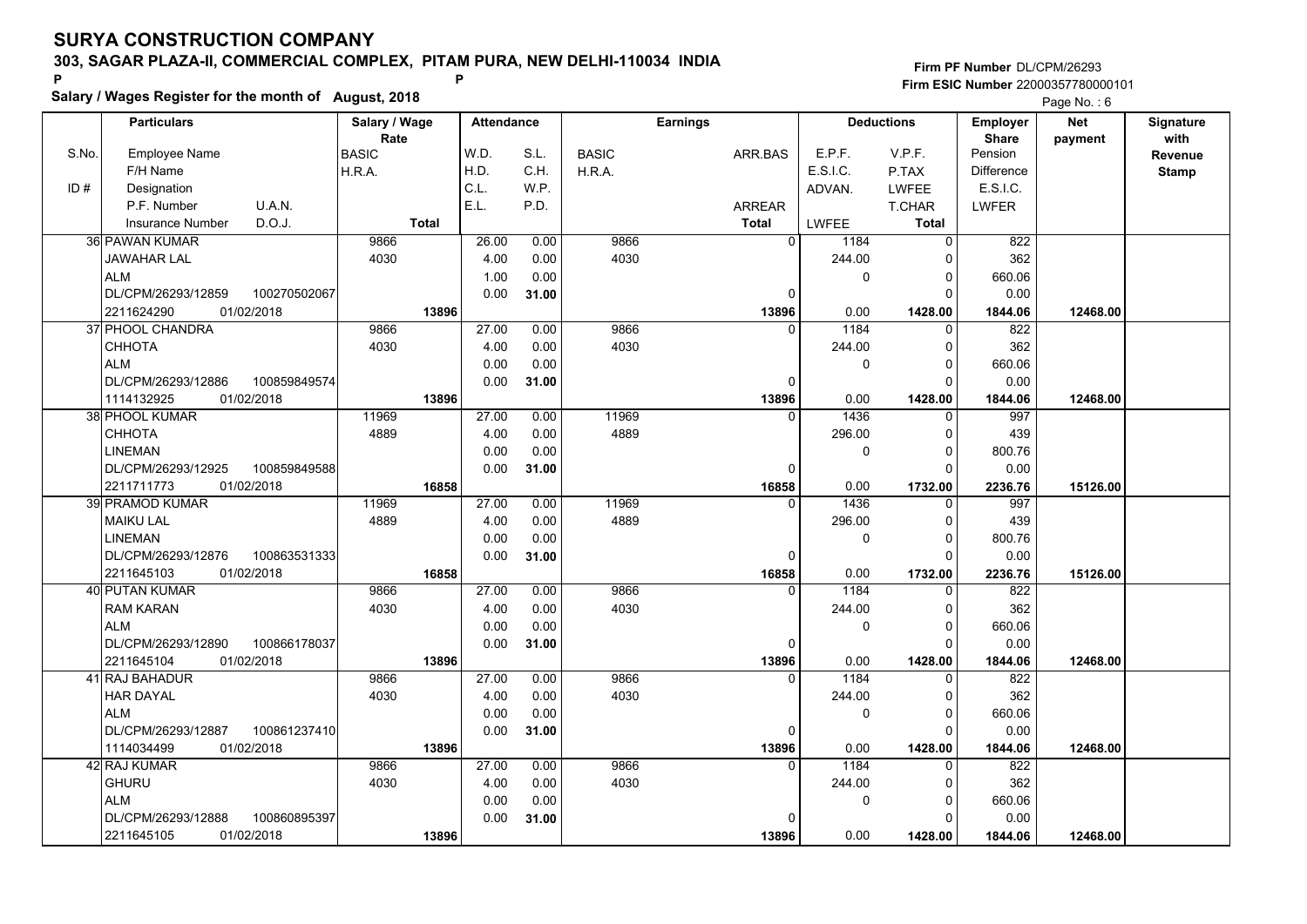**Salary / Wages Register for the month of August, 2018 <sup>P</sup> <sup>P</sup>**

|       | Salary / Wages Register for the month of August, 2018 |               |                   |       |              |                 |              |                   |                   |          |                  |
|-------|-------------------------------------------------------|---------------|-------------------|-------|--------------|-----------------|--------------|-------------------|-------------------|----------|------------------|
|       | <b>Particulars</b>                                    | Salary / Wage | <b>Attendance</b> |       |              | <b>Earnings</b> |              | <b>Deductions</b> | Employer          | Net      | <b>Signature</b> |
|       |                                                       | Rate          |                   |       |              |                 |              |                   | <b>Share</b>      | payment  | with             |
| S.No. | <b>Employee Name</b>                                  | <b>BASIC</b>  | W.D.              | S.L.  | <b>BASIC</b> | ARR.BAS         | E.P.F.       | V.P.F.            | Pension           |          | Revenue          |
|       | F/H Name                                              | H.R.A.        | H.D.              | C.H.  | H.R.A.       |                 | E.S.I.C.     | P.TAX             | <b>Difference</b> |          | <b>Stamp</b>     |
| ID#   | Designation                                           |               | C.L.              | W.P.  |              |                 | ADVAN.       | <b>LWFEE</b>      | E.S.I.C.          |          |                  |
|       | P.F. Number<br>U.A.N.                                 |               | E.L.              | P.D.  |              | ARREAR          |              | T.CHAR            | <b>LWFER</b>      |          |                  |
|       | D.O.J.<br><b>Insurance Number</b>                     | <b>Total</b>  |                   |       |              | <b>Total</b>    | <b>LWFEE</b> | Total             |                   |          |                  |
|       | 43 RAJENDER KUMAR                                     | 11969         | 26.00             | 0.00  | 11969        | $\overline{0}$  | 1436         | $\overline{0}$    | 997               |          |                  |
|       | SHIV PAL                                              | 4889          | 4.00              | 0.00  | 4889         |                 | 296.00       | $\Omega$          | 439               |          |                  |
|       | <b>LINEMAN</b>                                        |               | 1.00              | 0.00  |              |                 | 0            | 0                 | 800.76            |          |                  |
|       | 100536832254<br>DL/CPM/26293/12877                    |               | 0.00              | 31.00 |              | $\Omega$        |              | $\Omega$          | 0.00              |          |                  |
|       | 01/02/2018<br>2212727596                              | 16858         |                   |       |              | 16858           | 0.00         | 1732.00           | 2236.76           | 15126.00 |                  |
|       | 44 RAJENDER KUMAR                                     | 11969         | 27.00             | 0.00  | 11969        | $\Omega$        | 1436         | $\Omega$          | 997               |          |                  |
|       | <b>BAGHWAN DIN</b>                                    | 4889          | 4.00              | 0.00  | 4889         |                 | 296.00       | $\Omega$          | 439               |          |                  |
|       | <b>LINEMAN</b>                                        |               | 0.00              | 0.00  |              |                 | 0            | $\Omega$          | 800.76            |          |                  |
|       | DL/CPM/26293/12926<br>100536074681                    |               | 0.00              | 31.00 |              | 0               |              | $\Omega$          | 0.00              |          |                  |
|       | 2211624301<br>01/02/2018                              | 16858         |                   |       |              | 16858           | 0.00         | 1732.00           | 2236.76           | 15126.00 |                  |
|       | 45 RAJENDRA PASWAN                                    | 9866          | 26.00             | 0.00  | 9866         | $\Omega$        | 1184         | 0                 | 822               |          |                  |
|       | RAMESHVAR PASWAN                                      | 4030          | 4.00              | 0.00  | 4030         |                 | 244.00       | 0                 | 362               |          |                  |
|       | <b>ALM</b>                                            |               | 1.00              | 0.00  |              |                 | 0            | $\Omega$          | 660.06            |          |                  |
|       | DL/CPM/26293/13039<br>100297427857                    |               | 0.00              | 31.00 |              | 0               |              | $\Omega$          | 0.00              |          |                  |
|       | 1111645110<br>01/02/2018                              | 13896         |                   |       |              | 13896           | 0.00         | 1428.00           | 1844.06           | 12468.00 |                  |
|       | <b>46 RAJESH KUMAR GUPTA</b>                          | 26000         | 27.00             | 0.00  | 26000        | $\Omega$        | $\Omega$     | $\Omega$          | $\mathbf 0$       |          |                  |
|       | <b>MOTICHAND GUPTA</b>                                | $\mathbf 0$   | 4.00              | 0.00  | $\Omega$     |                 | 0.00         | $\Omega$          | $\Omega$          |          |                  |
|       | <b>SUPERVISOR</b>                                     |               | 0.00              | 0.00  |              |                 | 0            | 0                 | 0.00              |          |                  |
|       |                                                       |               | 0.00              | 31.00 |              | 0               |              | 0                 | 0.00              |          |                  |
|       | <b>EXEMPTED</b><br>01/02/2018                         | 26000         |                   |       |              | 26000           | 0.00         | 0.00              | 0.00              | 26000.00 |                  |
|       | 47 RAJI AHMAD                                         | 11969         | 27.00             | 0.00  | 11969        | $\Omega$        | 1436         | $\Omega$          | 997               |          |                  |
|       | <b>ZAMIL</b>                                          | 4889          | 4.00              | 0.00  | 4889         |                 | 296.00       | 0                 | 439               |          |                  |
|       | <b>LINEMAN</b>                                        |               | 0.00              | 0.00  |              |                 | 0            | $\Omega$          | 800.76            |          |                  |
|       | DL/CPM/26293/13041<br>100870060810                    |               | 0.00              | 31.00 |              | 0               |              | $\Omega$          | 0.00              |          |                  |
|       | 2014166870<br>01/02/2018                              | 16858         |                   |       |              | 16858           | 0.00         | 1732.00           | 2236.76           | 15126.00 |                  |
|       | <b>48 RAJOL KUMAR</b>                                 | 11969         | 27.00             | 0.00  | 11969        | $\mathbf{0}$    | 1436         | 0                 | 997               |          |                  |
|       | <b>SHRI LALAU</b>                                     | 4889          | 4.00              | 0.00  | 4889         |                 | 296.00       | $\Omega$          | 439               |          |                  |
|       | <b>ALM</b>                                            |               | 0.00              | 0.00  |              |                 | $\mathbf 0$  | $\Omega$          | 800.76            |          |                  |
|       | DL/CPM/26293/12905<br>100868217640                    |               | 0.00              | 31.00 |              | 0               |              | $\Omega$          | 0.00              |          |                  |
|       | 2211624303<br>01/02/2018                              | 16858         |                   |       |              | 16858           | 0.00         | 1732.00           | 2236.76           | 15126.00 |                  |
|       | 49 RAKESH KUMAR                                       | 9866          | 12.00             | 0.00  | 4456         | $\Omega$        | 535          | $\Omega$          | 371               |          |                  |
|       | PURAN SINGH                                           | 4030          | 2.00              | 0.00  | 1820         |                 | 110.00       | $\Omega$          | 164               |          |                  |
|       | <b>ALM</b>                                            |               | 0.00              | 17.00 |              |                 | 0            | 0                 | 298.11            |          |                  |
|       | 100299395687<br>DL/CPM/26293/12860                    |               | 0.00              | 14.00 |              | $\Omega$        |              | 0                 | 0.00              |          |                  |
|       | 01/02/2018<br>2211624313                              | 13896         |                   |       |              | 6276            | 0.00         | 645.00            | 833.11            | 5631.00  |                  |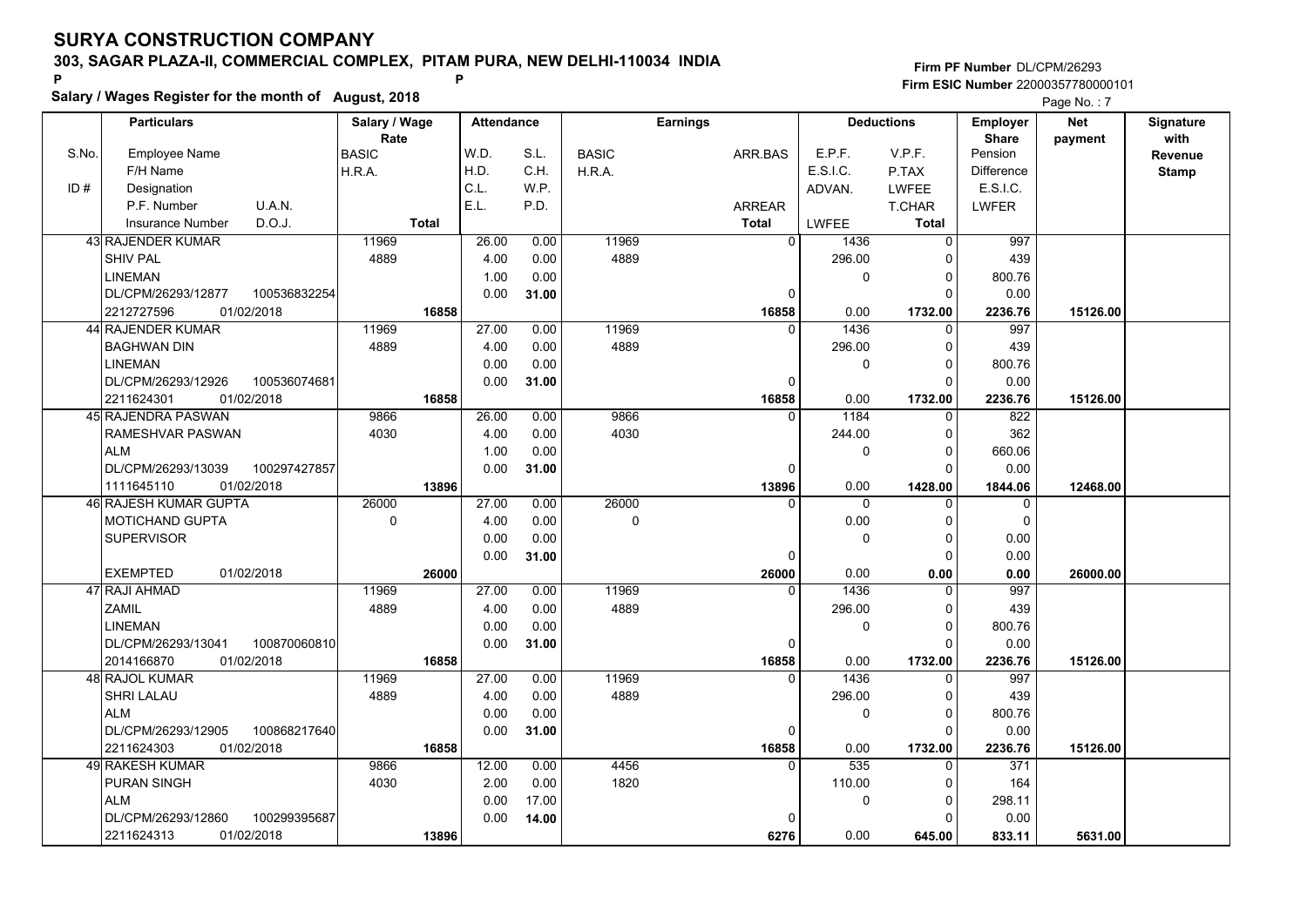**Salary / Wages Register for the month of August, 2018 <sup>P</sup> <sup>P</sup>**

|       | Salary / Wages Register for the month of August, 2018 |               |                   | Page No.: 8 |              |                 |             |                   |                   |          |                  |
|-------|-------------------------------------------------------|---------------|-------------------|-------------|--------------|-----------------|-------------|-------------------|-------------------|----------|------------------|
|       | <b>Particulars</b>                                    | Salary / Wage | <b>Attendance</b> |             |              | <b>Earnings</b> |             | <b>Deductions</b> | Employer          | Net      | <b>Signature</b> |
|       |                                                       | Rate          |                   |             |              |                 |             |                   | <b>Share</b>      | payment  | with             |
| S.No. | <b>Employee Name</b>                                  | <b>BASIC</b>  | W.D.              | S.L.        | <b>BASIC</b> | ARR.BAS         | E.P.F.      | V.P.F.            | Pension           |          | <b>Revenue</b>   |
|       | F/H Name                                              | H.R.A.        | H.D.              | C.H.        | H.R.A.       |                 | E.S.I.C.    | P.TAX             | <b>Difference</b> |          | <b>Stamp</b>     |
| ID#   | Designation                                           |               | C.L.              | W.P.        |              |                 | ADVAN.      | <b>LWFEE</b>      | E.S.I.C.          |          |                  |
|       | P.F. Number<br>U.A.N.                                 |               | E.L.              | P.D.        |              | <b>ARREAR</b>   |             | <b>T.CHAR</b>     | <b>LWFER</b>      |          |                  |
|       | D.O.J.<br><b>Insurance Number</b>                     | <b>Total</b>  |                   |             |              | <b>Total</b>    | LWFEE       | <b>Total</b>      |                   |          |                  |
|       | 50 RAKESH KUMAR                                       | 11969         | 27.00             | 0.00        | 11969        | $\overline{0}$  | 1436        | $\overline{0}$    | 997               |          |                  |
|       | <b>SHIV KUMAR</b>                                     | 4889          | 4.00              | 0.00        | 4889         |                 | 296.00      | $\Omega$          | 439               |          |                  |
|       | <b>LINEMAN</b>                                        |               | 0.00              | 0.00        |              |                 | $\mathbf 0$ | 0                 | 800.76            |          |                  |
|       | 100868077708<br>DL/CPM/26293/12879                    |               | 0.00              | 31.00       |              | 0               |             | $\Omega$          | 0.00              |          |                  |
|       | 1112966934<br>01/02/2018                              | 16858         |                   |             |              | 16858           | 0.00        | 1732.00           | 2236.76           | 15126.00 |                  |
|       | 51 RAKESH KUMAR                                       | 11969         | 27.00             | 0.00        | 11969        | $\Omega$        | 1436        | $\Omega$          | 997               |          |                  |
|       | <b>HARI RAM</b>                                       | 4889          | 4.00              | 0.00        | 4889         |                 | 296.00      | $\Omega$          | 439               |          |                  |
|       | <b>ALM</b>                                            |               | 0.00              | 0.00        |              |                 | $\pmb{0}$   | $\mathbf 0$       | 800.76            |          |                  |
|       | DL/CPM/26293/12906<br>100299395694                    |               | 0.00              | 31.00       |              | $\Omega$        |             | $\Omega$          | 0.00              |          |                  |
|       | 2212966936<br>01/02/2018                              | 16858         |                   |             |              | 16858           | 0.00        | 1732.00           | 2236.76           | 15126.00 |                  |
|       | 52 RAKESH KUMAR                                       | 9866          | 27.00             | 0.00        | 9866         | $\Omega$        | 1184        | 0                 | 822               |          |                  |
|       | <b>RAJAN</b>                                          | 4030          | 4.00              | 0.00        | 4030         |                 | 244.00      | $\Omega$          | 362               |          |                  |
|       | <b>ALM</b>                                            |               | 0.00              | 0.00        |              |                 | $\mathbf 0$ | $\Omega$          | 660.06            |          |                  |
|       | DL/CPM/26293/12907<br>100865898966                    |               | 0.00              | 31.00       |              | $\Omega$        |             | $\Omega$          | 0.00              |          |                  |
|       | 2211685737<br>01/02/2018                              | 13896         |                   |             |              | 13896           | 0.00        | 1428.00           | 1844.06           | 12468.00 |                  |
|       | 53 RAM BARAN                                          | 11969         | 24.00             | 0.00        | 11969        | $\Omega$        | 1436        | $\Omega$          | 997               |          |                  |
|       | KALLU                                                 | 4889          | 4.00              | 0.00        | 4889         |                 | 296.00      | $\Omega$          | 439               |          |                  |
|       | <b>LINEMAN</b>                                        |               | 3.00              | 0.00        |              |                 | $\pmb{0}$   | 0                 | 800.76            |          |                  |
|       | DL/CPM/26293/12928<br>100868657150                    |               | 0.00              | 31.00       |              | $\Omega$        |             | $\Omega$          | 0.00              |          |                  |
|       | 01/02/2018<br>2211685743                              | 16858         |                   |             |              | 16858           | 0.00        | 1732.00           | 2236.76           | 15126.00 |                  |
|       | 54 RAM DHANI                                          | 11969         | 26.00             | 0.00        | 11969        | $\Omega$        | 1436        | $\Omega$          | 997               |          |                  |
|       | <b>RAM DIN</b>                                        | 4889          | 4.00              | 0.00        | 4889         |                 | 296.00      | 0                 | 439               |          |                  |
|       | <b>LINEMAN</b>                                        |               | 1.00              | 0.00        |              |                 | $\mathbf 0$ | $\Omega$          | 800.76            |          |                  |
|       | 100866162934<br>DL/CPM/26293/12898                    |               | 0.00              | 31.00       |              | $\Omega$        |             | $\Omega$          | 0.00              |          |                  |
|       | 1114810592<br>01/02/2018                              | 16858         |                   |             |              | 16858           | 0.00        | 1732.00           | 2236.76           | 15126.00 |                  |
|       | 55 RAM KARAN                                          | 9866          | 27.00             | 0.00        | 9866         | $\mathbf{0}$    | 1184        | 0                 | 822               |          |                  |
|       | <b>VISHRAM</b>                                        | 4030          | 4.00              | 0.00        | 4030         |                 | 244.00      | $\Omega$          | 362               |          |                  |
|       | <b>ALM</b>                                            |               | 0.00              | 0.00        |              |                 | $\mathbf 0$ | $\Omega$          | 660.06            |          |                  |
|       | DL/CPM/26293/12861<br>100869846871                    |               | 0.00              | 31.00       |              | 0               |             | $\Omega$          | 0.00              |          |                  |
|       | 2211624323<br>01/02/2018                              | 13896         |                   |             |              | 13896           | 0.00        | 1428.00           | 1844.06           | 12468.00 |                  |
|       | 56 RAM KISHOR                                         | 11969         | 11.00             | 0.00        | 7336         | $\Omega$        | 880         | $\Omega$          | 611               |          |                  |
|       | <b>GHURU PRASAD</b>                                   | 4889          | 1.00              | 0.00        | 2996         |                 | 181.00      | $\Omega$          | 269               |          |                  |
|       | LINEMAN                                               |               | 0.00              | 12.00       |              |                 | 0           | 0                 | 490.77            |          |                  |
|       | DL/CPM/26293/12897<br>100536814556                    |               | 7.00              | 19.00       |              |                 |             | 0                 | 0.00              |          |                  |
|       | 1111624328<br>01/02/2018                              | 16858         |                   |             |              | 10332           | 0.00        | 1061.00           | 1370.77           | 9271.00  |                  |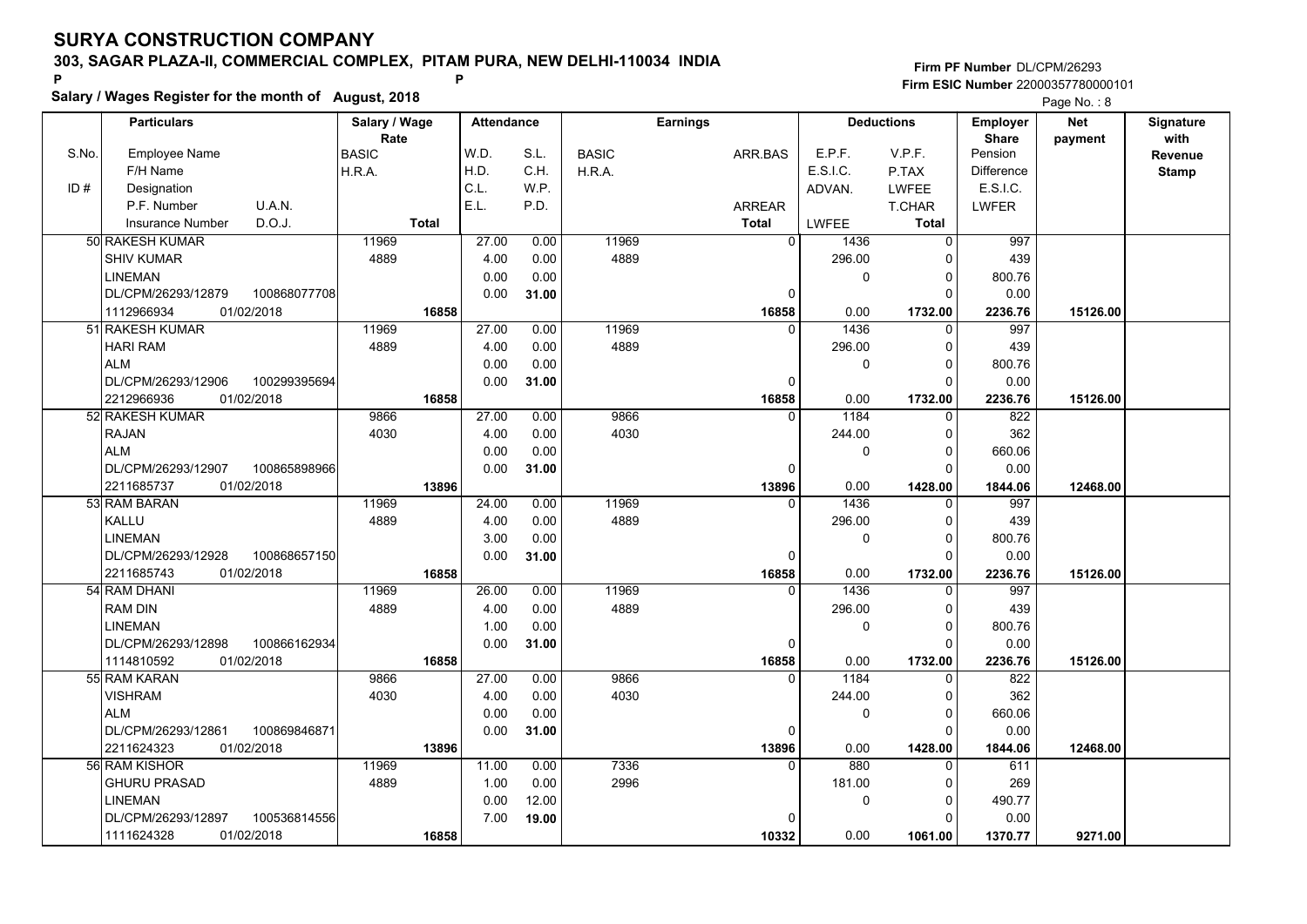**Salary / Wages Register for the month of August, 2018 <sup>P</sup> <sup>P</sup>**

#### **Firm PF Number**DL/CPM/26293**Firm ESIC Number** 22000357780000101

Page No.: 9

|       | <b>Particulars</b>                 | Salary / Wage<br>Rate | <b>Attendance</b> |       |              | <b>Earnings</b> |                       | <b>Deductions</b> | <b>Employer</b>         | <b>Net</b> | Signature<br>with |
|-------|------------------------------------|-----------------------|-------------------|-------|--------------|-----------------|-----------------------|-------------------|-------------------------|------------|-------------------|
| S.No. | <b>Employee Name</b>               | BASIC                 | W.D.              | S.L.  | <b>BASIC</b> | ARR.BAS         | E.P.F.                | V.P.F.            | <b>Share</b><br>Pension | payment    | Revenue           |
|       | F/H Name                           | H.R.A.                | H.D.              | C.H.  | H.R.A.       |                 | E.S.I.C.              | P.TAX             | <b>Difference</b>       |            | <b>Stamp</b>      |
| ID#   | Designation                        |                       | C.L.              | W.P.  |              |                 | ADVAN.                | LWFEE             | E.S.I.C.                |            |                   |
|       | U.A.N.<br>P.F. Number              |                       | E.L.              | P.D.  |              | <b>ARREAR</b>   |                       | <b>T.CHAR</b>     | LWFER                   |            |                   |
|       | D.O.J.<br><b>Insurance Number</b>  | <b>Total</b>          |                   |       |              | <b>Total</b>    | LWFEE                 | <b>Total</b>      |                         |            |                   |
|       | 57 RAM NARESH                      | 9866                  | 12.00             | 0.00  | 7002         |                 | $\overline{0}$<br>840 | $\mathbf 0$       | 583                     |            |                   |
|       | <b>GHURU PRASAD</b>                | 4030                  | 2.00              | 0.00  | 2860         |                 | 173.00                | $\Omega$          | 257                     |            |                   |
|       | <b>ALM</b>                         |                       | 0.00              | 9.00  |              |                 | $\Omega$              | $\Omega$          | 468.45                  |            |                   |
|       | DL/CPM/26293/12865<br>100860895402 |                       | 8.00              | 22.00 |              |                 | $\Omega$              | $\Omega$          | 0.00                    |            |                   |
|       | 01/02/2018<br>2211645115           | 13896                 |                   |       |              | 9862            | 0.00                  | 1013.00           | 1308.45                 | 8849.00    |                   |
|       | 58 RAM PRAKASH KHURANA             | 26000                 | 19.00             | 0.00  | 26000        |                 | 0<br><sup>n</sup>     | $\mathbf 0$       | $\mathbf 0$             |            |                   |
|       | <b>JESA RAM KHURANA</b>            | $\mathbf 0$           | 3.00              | 0.00  | 0            |                 | 0.00                  | $\Omega$          | $\Omega$                |            |                   |
|       | DISTT CORDI.                       |                       | 9.00              | 0.00  |              |                 | 0                     | $\Omega$          | 0.00                    |            |                   |
|       |                                    |                       | 0.00              | 31.00 |              |                 | $\Omega$              | $\Omega$          | 0.00                    |            |                   |
|       | 01/02/2018<br><b>EXEMPTED</b>      | 26000                 |                   |       |              | 26000           | 0.00                  | 0.00              | 0.00                    | 26000.00   |                   |
|       | 59 RAM PRASAD                      | 11969                 | 27.00             | 0.00  | 11969        |                 | 1436<br>$\Omega$      | $\mathbf 0$       | 997                     |            |                   |
|       | <b>RAGHUBIR PRASAD</b>             | 4889                  | 4.00              | 0.00  | 4889         |                 | 296.00                | $\Omega$          | 439                     |            |                   |
|       | <b>FOREMAN</b>                     |                       | 0.00              | 0.00  |              |                 | 0                     | $\Omega$          | 800.76                  |            |                   |
|       | DL/CPM/26293/13226<br>100865807603 |                       | 0.00              | 31.00 |              |                 | 0                     | $\Omega$          | 0.00                    |            |                   |
|       | 1111624329<br>01/02/2018           | 16858                 |                   |       |              | 16858           | 0.00                  | 1732.00           | 2236.76                 | 15126.00   |                   |
|       | 60 RAMESH CHAND                    | 11969                 | 27.00             | 0.00  | 11969        |                 | 1436<br>$\Omega$      | $\Omega$          | 997                     |            |                   |
|       | <b>PUTANI</b>                      | 4889                  | 4.00              | 0.00  | 4889         |                 | 296.00                | $\mathbf 0$       | 439                     |            |                   |
|       | <b>LINEMAN</b>                     |                       | 0.00              | 0.00  |              |                 | 0                     | $\Omega$          | 800.76                  |            |                   |
|       | DL/CPM/26293/12920<br>100629686155 |                       | 0.00              | 31.00 |              |                 | $\Omega$              | $\Omega$          | 0.00                    |            |                   |
|       | 2211624336<br>01/02/2018           | 16858                 |                   |       |              | 16858           | 0.00                  | 1732.00           | 2236.76                 | 15126.00   |                   |
|       | 61 RAMU VERMA                      | 11969                 | 26.00             | 0.00  | 11969        |                 | 1436<br>$\Omega$      | $\Omega$          | 997                     |            |                   |
|       | <b>MANARE VERMA</b>                | 4889                  | 4.00              | 0.00  | 4889         |                 | 296.00                | $\Omega$          | 439                     |            |                   |
|       | <b>LINEMAN</b>                     |                       | 1.00              | 0.00  |              |                 | 0                     | $\Omega$          | 800.76                  |            |                   |
|       | DL/CPM/26293/12857<br>100536822319 |                       | 0.00              | 31.00 |              |                 | 0                     | $\Omega$          | 0.00                    |            |                   |
|       | 2211685747<br>01/02/2018           | 16858                 |                   |       |              | 16858           | 0.00                  | 1732.00           | 2236.76                 | 15126.00   |                   |
|       | 62 RANJIT KUMAR                    | 9866                  | 17.00             | 0.00  | 7320         |                 | 878<br>$\Omega$       | $\Omega$          | 610                     |            |                   |
|       | <b>RAM DAYAL</b>                   | 4030                  | 3.00              | 0.00  | 2990         |                 | 181.00                | $\Omega$          | 268                     |            |                   |
|       | <b>ALM</b>                         |                       | 3.00              | 8.00  |              |                 | 0                     | $\Omega$          | 489.73                  |            |                   |
|       | DL/CPM/26293/12892<br>100866157752 |                       | 0.00              | 23.00 |              |                 | $\Omega$              | $\Omega$          | 0.00                    |            |                   |
|       | 01/02/2018<br>2014051883           | 13896                 |                   |       |              | 10310           | 0.00                  | 1059.00           | 1367.73                 | 9251.00    |                   |
|       | 63 RAVI SHANKAR                    | 11969                 | 27.00             | 0.00  | 11969        |                 | 1436                  | $\Omega$          | 997                     |            |                   |
|       | <b>RATEE PAL</b>                   | 4889                  | 4.00              | 0.00  | 4889         |                 | 296.00                | $\Omega$          | 439                     |            |                   |
|       | <b>LINEMAN</b>                     |                       | 0.00              | 0.00  |              |                 | 0                     | $\Omega$          | 800.76                  |            |                   |
|       | DL/CPM/26293/13044<br>100866782827 |                       | 0.00              | 31.00 |              |                 |                       | $\Omega$          | 0.00                    |            |                   |
|       | 1114810382<br>01/02/2018           | 16858                 |                   |       |              | 16858           | 0.00                  | 1732.00           | 2236.76                 | 15126.00   |                   |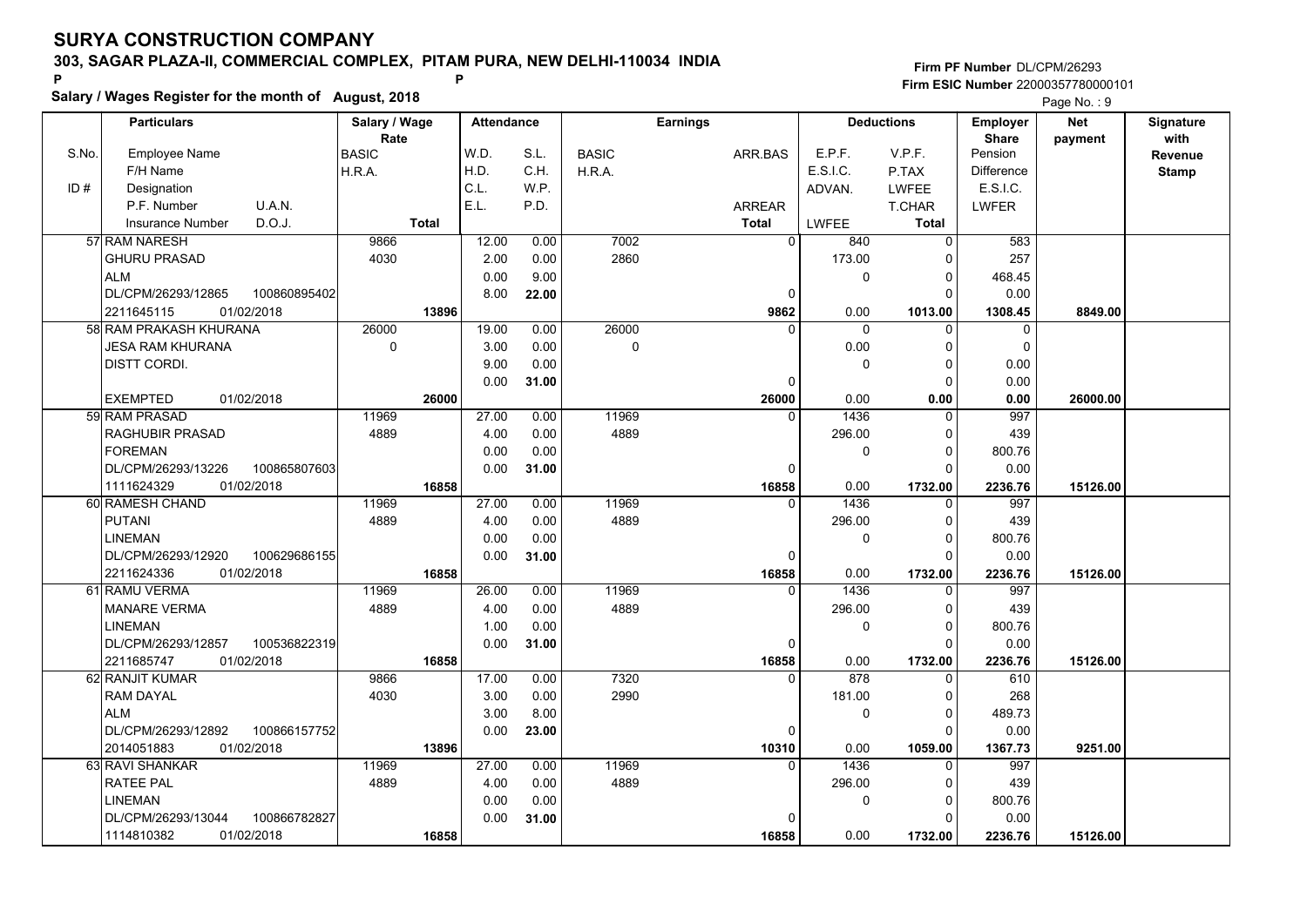**Salary / Wages Register for the month of August, 2018 <sup>P</sup> <sup>P</sup>**

| Salary / Wages Register for the month of August, 2018 |                                    |               |                   |       |              |                 | Page No.: 10 |                   |                   |            |              |
|-------------------------------------------------------|------------------------------------|---------------|-------------------|-------|--------------|-----------------|--------------|-------------------|-------------------|------------|--------------|
|                                                       | <b>Particulars</b>                 | Salary / Wage | <b>Attendance</b> |       |              | <b>Earnings</b> |              | <b>Deductions</b> | <b>Employer</b>   | <b>Net</b> | Signature    |
|                                                       |                                    | Rate          |                   |       |              |                 |              |                   | <b>Share</b>      | payment    | with         |
| S.No.                                                 | <b>Employee Name</b>               | <b>BASIC</b>  | W.D.              | S.L.  | <b>BASIC</b> | ARR.BAS         | E.P.F.       | V.P.F.            | Pension           |            | Revenue      |
|                                                       | F/H Name                           | H.R.A.        | H.D.              | C.H.  | H.R.A.       |                 | E.S.I.C.     | P.TAX             | <b>Difference</b> |            | <b>Stamp</b> |
| ID#                                                   | Designation                        |               | C.L.              | W.P.  |              |                 | ADVAN.       | <b>LWFEE</b>      | E.S.I.C.          |            |              |
|                                                       | P.F. Number<br>U.A.N.              |               | E.L.              | P.D.  |              | <b>ARREAR</b>   |              | T.CHAR            | <b>LWFER</b>      |            |              |
|                                                       | D.O.J.<br><b>Insurance Number</b>  | <b>Total</b>  |                   |       |              | <b>Total</b>    | <b>LWFEE</b> | <b>Total</b>      |                   |            |              |
|                                                       | 64 RAVI SHANKER                    | 9866          | 27.00             | 0.00  | 9866         | $\overline{0}$  | 1184         | 0                 | 822               |            |              |
|                                                       | <b>SHRI RAM</b>                    | 4030          | 4.00              | 0.00  | 4030         |                 | 244.00       | $\Omega$          | 362               |            |              |
|                                                       | <b>ALM</b>                         |               | 0.00              | 0.00  |              |                 | 0            | $\Omega$          | 660.06            |            |              |
|                                                       | DL/CPM/26293/12866<br>100868229676 |               | 0.00              | 31.00 |              | $\Omega$        |              | $\Omega$          | 0.00              |            |              |
|                                                       | 01/02/2018<br>2211711751           | 13896         |                   |       |              | 13896           | 0.00         | 1428.00           | 1844.06           | 12468.00   |              |
|                                                       | 65 RAVINDER                        | 9866          | 25.00             | 0.00  | 9866         |                 | 1184         | $\Omega$          | 822               |            |              |
|                                                       | SHRI LAL JI                        | 4030          | 4.00              | 0.00  | 4030         |                 | 244.00       | $\Omega$          | 362               |            |              |
|                                                       | <b>ALM</b>                         |               | 2.00              | 0.00  |              |                 | 0            | $\Omega$          | 660.06            |            |              |
|                                                       | DL/CPM/26293/12917<br>100868217459 |               | 0.00              | 31.00 |              | 0               |              | $\Omega$          | 0.00              |            |              |
|                                                       | 1111624337<br>01/02/2018           | 13896         |                   |       |              | 13896           | 0.00         | 1428.00           | 1844.06           | 12468.00   |              |
|                                                       | 66 SANTOSH KUMAR                   | 11969         | 27.00             | 0.00  | 11969        | $\Omega$        | 1436         | $\Omega$          | 997               |            |              |
|                                                       | <b>RAM PRASAD</b>                  | 4889          | 4.00              | 0.00  | 4889         |                 | 296.00       | $\Omega$          | 439               |            |              |
|                                                       | LINEMAN                            |               | 0.00              | 0.00  |              |                 | 0            | $\Omega$          | 800.76            |            |              |
|                                                       | DL/CPM/26293/12858<br>100866254934 |               | 0.00              | 31.00 |              | $\Omega$        |              | $\Omega$          | 0.00              |            |              |
|                                                       | 2211645355<br>01/02/2018           | 16858         |                   |       |              | 16858           | 0.00         | 1732.00           | 2236.76           | 15126.00   |              |
|                                                       | 67 SANTOSH KUMAR                   | 11969         | 25.00             | 0.00  | 11969        | $\Omega$        | 1436         | O                 | 997               |            |              |
|                                                       | <b>RAM KUMAR</b>                   | 4889          | 4.00              | 0.00  | 4889         |                 | 296.00       | $\Omega$          | 439               |            |              |
|                                                       | LINEMAN                            |               | 2.00              | 0.00  |              |                 | 0            | $\Omega$          | 800.76            |            |              |
|                                                       | DL/CPM/26293/12881<br>100866200544 |               | 0.00              | 31.00 |              | 0               |              | $\Omega$          | 0.00              |            |              |
|                                                       | 01/02/2018<br>2211624342           | 16858         |                   |       |              | 16858           | 0.00         | 1732.00           | 2236.76           | 15126.00   |              |
|                                                       | 68 SAPTMI LAL                      | 9866          | 15.00             | 0.00  | 7956         |                 | 955          | $\Omega$          | 663               |            |              |
|                                                       | <b>BHAI LAL</b>                    | 4030          | 2.00              | 0.00  | 3250         |                 | 197.00       | 0                 | 292               |            |              |
|                                                       | <b>ALM</b>                         |               | 0.00              | 6.00  |              |                 | 0            | $\Omega$          | 532.29            |            |              |
|                                                       | DL/CPM/26293/13042<br>100859212210 |               | 8.00              | 25.00 |              | $\Omega$        |              | $\Omega$          | 0.00              |            |              |
|                                                       | 2211645356<br>01/02/2018           | 13896         |                   |       |              | 11206           | 0.00         | 1152.00           | 1487.29           | 10054.00   |              |
|                                                       | 69 SHISHPAL                        | 9866          | 14.00             | 0.00  | 7320         | 0               | 878          | 0                 | 610               |            |              |
|                                                       | <b>KARIPAL SINGH</b>               | 4030          | 2.00              | 0.00  | 2990         |                 | 181.00       | $\Omega$          | 268               |            |              |
|                                                       | <b>ALM</b>                         |               | 0.00              | 8.00  |              |                 | 0            | $\Omega$          | 489.73            |            |              |
|                                                       | DL/CPM/26293/12932<br>100862316087 |               | 7.00              | 23.00 |              | $\Omega$        |              | $\Omega$          | 0.00              |            |              |
|                                                       | 2211624343<br>01/02/2018           | 13896         |                   |       |              | 10310           | 0.00         | 1059.00           | 1367.73           | 9251.00    |              |
|                                                       | 70 SHIV KUMAR                      | 9866          | 27.00             | 0.00  | 9866         | $\Omega$        | 1184         | U                 | 822               |            |              |
|                                                       | <b>GANGA SARAN</b>                 | 4030          | 4.00              | 0.00  | 4030         |                 | 244.00       | $\Omega$          | 362               |            |              |
|                                                       | <b>ALM</b>                         |               | 0.00              | 0.00  |              |                 | 0            | 0                 | 660.06            |            |              |
|                                                       | DL/CPM/26293/12872<br>100536814470 |               | 0.00              | 31.00 |              |                 |              |                   | 0.00              |            |              |
|                                                       | 01/02/2018<br>2211624345           | 13896         |                   |       |              | 13896           | 0.00         | 1428.00           | 1844.06           | 12468.00   |              |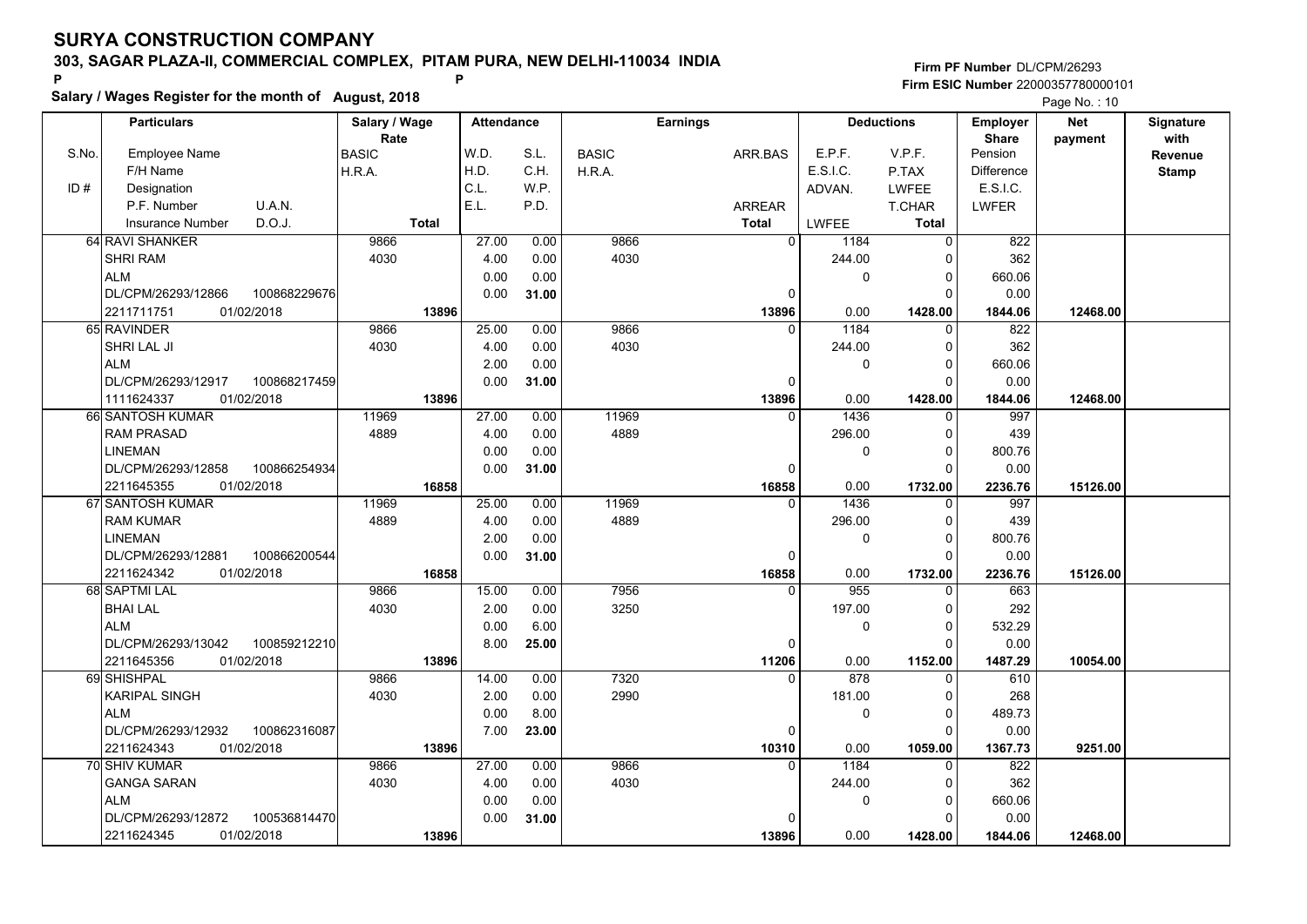**Salary / Wages Register for the month of August, 2018 <sup>P</sup> <sup>P</sup>**

|       | Salary / Wages Register for the month of August, 2018 |               |                   |       |              |                 |              |                   |              |            |                  |
|-------|-------------------------------------------------------|---------------|-------------------|-------|--------------|-----------------|--------------|-------------------|--------------|------------|------------------|
|       | <b>Particulars</b>                                    | Salary / Wage | <b>Attendance</b> |       |              | <b>Earnings</b> |              | <b>Deductions</b> | Employer     | <b>Net</b> | <b>Signature</b> |
|       |                                                       | Rate          |                   |       |              |                 |              |                   | <b>Share</b> | payment    | with             |
| S.No. | <b>Employee Name</b>                                  | <b>BASIC</b>  | W.D.              | S.L.  | <b>BASIC</b> | ARR.BAS         | E.P.F.       | V.P.F.            | Pension      |            | Revenue          |
|       | F/H Name                                              | H.R.A.        | H.D.              | C.H.  | H.R.A.       |                 | E.S.I.C.     | P.TAX             | Difference   |            | <b>Stamp</b>     |
| ID#   | Designation                                           |               | C.L.              | W.P.  |              |                 | ADVAN.       | <b>LWFEE</b>      | E.S.I.C.     |            |                  |
|       | P.F. Number<br>U.A.N.                                 |               | E.L.              | P.D.  |              | ARREAR          |              | T.CHAR            | <b>LWFER</b> |            |                  |
|       | D.O.J.<br><b>Insurance Number</b>                     | <b>Total</b>  |                   |       |              | <b>Total</b>    | <b>LWFEE</b> | <b>Total</b>      |              |            |                  |
|       | 71 SHIV PRAKASH                                       | 9866          | 27.00             | 0.00  | 9866         | $\overline{0}$  | 1184         | $\overline{0}$    | 822          |            |                  |
|       | <b>SHIV MANGAL SINGH</b>                              | 4030          | 4.00              | 0.00  | 4030         |                 | 244.00       | $\Omega$          | 362          |            |                  |
|       | <b>ALM</b>                                            |               | 0.00              | 0.00  |              |                 | 0            | 0                 | 660.06       |            |                  |
|       | DL/CPM/26293/12867<br>100868084077                    |               | 0.00              | 31.00 |              | $\Omega$        |              | $\Omega$          | 0.00         |            |                  |
|       | 2211624348<br>01/02/2018                              | 13896         |                   |       |              | 13896           | 0.00         | 1428.00           | 1844.06      | 12468.00   |                  |
|       | 72 SHOBHA LAL                                         | 11969         | 20.00             | 0.00  | 11583        | $\Omega$        | 1390         | $\Omega$          | 965          |            |                  |
|       | <b>MERU LAL</b>                                       | 4889          | 3.00              | 0.00  | 4731         |                 | 286.00       | $\Omega$          | 425          |            |                  |
|       | <b>LINEMAN</b>                                        |               | 0.00              | 1.00  |              |                 | $\pmb{0}$    | $\Omega$          | 774.92       |            |                  |
|       | DL/CPM/26293/12875<br>100863879997                    |               | 7.00              | 30.00 |              | $\mathbf{0}$    |              | $\Omega$          | 0.00         |            |                  |
|       | 1111624366<br>01/02/2018                              | 16858         |                   |       |              | 16314           | 0.00         | 1676.00           | 2164.92      | 14638.00   |                  |
|       | 73 SHYAM LAL                                          | 11969         | 15.00             | 0.00  | 9652         | $\Omega$        | 1158         | $\Omega$          | 804          |            |                  |
|       | <b>JAGDAMBA PRASAD</b>                                | 4889          | 3.00              | 0.00  | 3943         |                 | 238.00       | 0                 | 354          |            |                  |
|       | <b>LINEMAN</b>                                        |               | 0.00              | 6.00  |              |                 | $\mathbf{0}$ | $\Omega$          | 645.76       |            |                  |
|       | DL/CPM/26293/12855<br>100536815269                    |               | 7.00              | 25.00 |              | $\Omega$        |              | $\Omega$          | 0.00         |            |                  |
|       | 2211624363<br>01/02/2018                              | 16858         |                   |       |              | 13595           | 0.00         | 1396.00           | 1803.76      | 12199.00   |                  |
|       | <b>74 SUMAN RAI</b>                                   | 11969         | 27.00             | 0.00  | 11969        | $\Omega$        | 1436         | $\Omega$          | 997          |            |                  |
|       | <b>BINDESHWARI RAI</b>                                | 4889          | 4.00              | 0.00  | 4889         |                 | 296.00       | $\Omega$          | 439          |            |                  |
|       | <b>LINEMAN</b>                                        |               | 0.00              | 0.00  |              |                 | 0            | 0                 | 800.76       |            |                  |
|       | DL/CPM/26293/12869<br>100859425304                    |               | 0.00              | 31.00 |              | $\mathbf 0$     |              | $\Omega$          | 0.00         |            |                  |
|       | 01/02/2018<br>2211711735                              | 16858         |                   |       |              | 16858           | 0.00         | 1732.00           | 2236.76      | 15126.00   |                  |
|       | <b>75 SUNDER LAL</b>                                  | 11969         | 26.00             | 0.00  | 11969        |                 | 1436         | $\Omega$          | 997          |            |                  |
|       | <b>MAIYAI DEEN</b>                                    | 4889          | 4.00              | 0.00  | 4889         |                 | 296.00       | 0                 | 439          |            |                  |
|       | <b>LINEMAN</b>                                        |               | 1.00              | 0.00  |              |                 | $\mathbf 0$  | $\Omega$          | 800.76       |            |                  |
|       | DL/CPM/26293/12856<br>100863535107                    |               | 0.00              | 31.00 |              | 0               |              | $\Omega$          | 0.00         |            |                  |
|       | 01/02/2018<br>1114811251                              | 16858         |                   |       |              | 16858           | 0.00         | 1732.00           | 2236.76      | 15126.00   |                  |
|       | 76 SUNIL KUMAR                                        | 11969         | 27.00             | 0.00  | 11969        | $\Omega$        | 1436         | 0                 | 997          |            |                  |
|       | <b>GOVERDHAN KUMAR</b>                                | 4889          | 4.00              | 0.00  | 4889         |                 | 296.00       | $\Omega$          | 439          |            |                  |
|       | <b>LINEMAN</b>                                        |               | 0.00              | 0.00  |              |                 | $\mathbf{0}$ | $\Omega$          | 800.76       |            |                  |
|       | DL/CPM/26293/12884<br>100536804242                    |               | 0.00              | 31.00 |              | $\mathbf{0}$    |              | $\Omega$          | 0.00         |            |                  |
|       | 2211624422<br>01/02/2018                              | 16858         |                   |       |              | 16858           | 0.00         | 1732.00           | 2236.76      | 15126.00   |                  |
|       | 77 SURENDRA KUMAR                                     | 9866          | 27.00             | 0.00  | 9866         | $\Omega$        | 1184         | $\Omega$          | 822          |            |                  |
|       | <b>VISHRAM</b>                                        | 4030          | 4.00              | 0.00  | 4030         |                 | 244.00       | $\Omega$          | 362          |            |                  |
|       | <b>ALM</b>                                            |               | 0.00              | 0.00  |              |                 | 0            | 0                 | 660.06       |            |                  |
|       | DL/CPM/26293/12933<br>100869847143                    |               | 0.00              | 31.00 |              | $\Omega$        |              | 0                 | 0.00         |            |                  |
|       | 2213306585<br>01/02/2018                              | 13896         |                   |       |              | 13896           | 0.00         | 1428.00           | 1844.06      | 12468.00   |                  |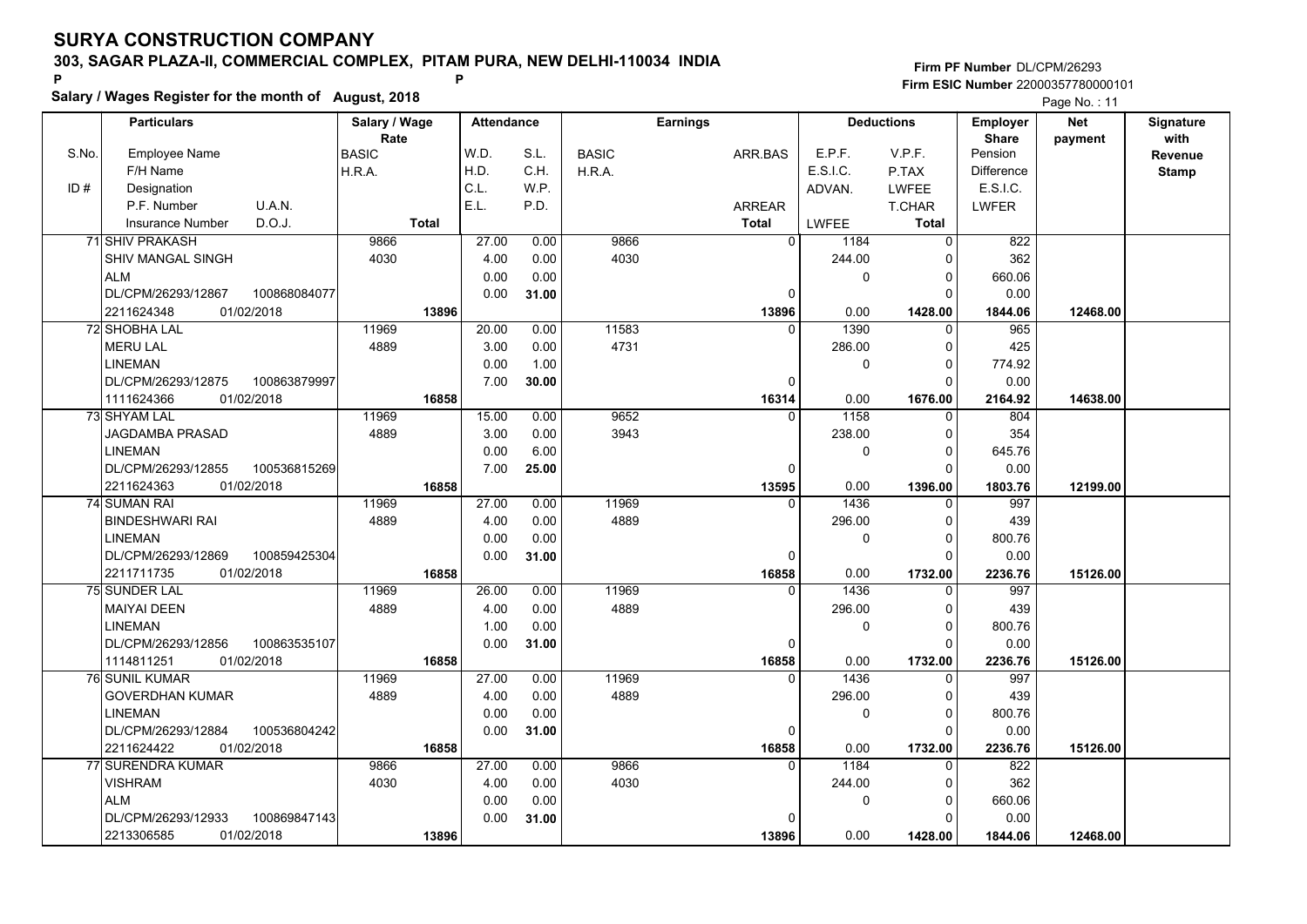**Salary / Wages Register for the month of August, 2018 <sup>P</sup> <sup>P</sup>**

|       | Salary / Wages Register for the month of August, 2018 |               |                   |       |              |                 |              |                   |                   |            |                  |
|-------|-------------------------------------------------------|---------------|-------------------|-------|--------------|-----------------|--------------|-------------------|-------------------|------------|------------------|
|       | <b>Particulars</b>                                    | Salary / Wage | <b>Attendance</b> |       |              | <b>Earnings</b> |              | <b>Deductions</b> | Employer          | <b>Net</b> | <b>Signature</b> |
|       |                                                       | Rate          |                   |       |              |                 |              |                   | <b>Share</b>      | payment    | with             |
| S.No. | <b>Employee Name</b>                                  | <b>BASIC</b>  | W.D.              | S.L.  | <b>BASIC</b> | ARR.BAS         | E.P.F.       | V.P.F.            | Pension           |            | Revenue          |
|       | F/H Name                                              | H.R.A.        | H.D.              | C.H.  | H.R.A.       |                 | E.S.I.C.     | P.TAX             | <b>Difference</b> |            | <b>Stamp</b>     |
| ID#   | Designation                                           |               | C.L.              | W.P.  |              |                 | ADVAN.       | <b>LWFEE</b>      | E.S.I.C.          |            |                  |
|       | P.F. Number<br>U.A.N.                                 |               | E.L.              | P.D.  |              | <b>ARREAR</b>   |              | T.CHAR            | <b>LWFER</b>      |            |                  |
|       | D.O.J.<br><b>Insurance Number</b>                     | <b>Total</b>  |                   |       |              | <b>Total</b>    | <b>LWFEE</b> | <b>Total</b>      |                   |            |                  |
|       | <b>78 SUSHIL KUMAR</b>                                | 9866          | 27.00             | 0.00  | 9866         | $\overline{0}$  | 1184         | $\overline{0}$    | 822               |            |                  |
|       | <b>SHYAM LAL</b>                                      | 4030          | 4.00              | 0.00  | 4030         |                 | 244.00       | $\Omega$          | 362               |            |                  |
|       | <b>ALM</b>                                            |               | 0.00              | 0.00  |              |                 | $\mathbf 0$  | 0                 | 660.06            |            |                  |
|       | DL/CPM/26293/12913<br>100868288643                    |               | 0.00              | 31.00 |              | $\Omega$        |              | $\Omega$          | 0.00              |            |                  |
|       | 01/02/2018<br>2211624429                              | 13896         |                   |       |              | 13896           | 0.00         | 1428.00           | 1844.06           | 12468.00   |                  |
|       | 79 TOTA RAM                                           | 11969         | 17.00             | 0.00  | 10811        | $\Omega$        | 1297         | $\Omega$          | 901               |            |                  |
|       | <b>KIRPAL SINGH</b>                                   | 4889          | 3.00              | 0.00  | 4416         |                 | 267.00       | 0                 | 396               |            |                  |
|       | <b>LINEMAN</b>                                        |               | 0.00              | 3.00  |              |                 | 0            | $\Omega$          | 723.28            |            |                  |
|       | DL/CPM/26293/12929<br>100536826695                    |               | 8.00              | 28.00 |              | 0               |              | $\Omega$          | 0.00              |            |                  |
|       | 2211624432<br>01/02/2018                              | 16858         |                   |       |              | 15227           | 0.00         | 1564.00           | 2020.28           | 13663.00   |                  |
|       | 80 TUTTY                                              | 9866          | 27.00             | 0.00  | 9866         | $\Omega$        | 1184         | $\Omega$          | 822               |            |                  |
|       | <b>KALLU RAM</b>                                      | 4030          | 4.00              | 0.00  | 4030         |                 | 244.00       | $\Omega$          | 362               |            |                  |
|       | <b>ALM</b>                                            |               | 0.00              | 0.00  |              |                 | $\mathbf 0$  | $\Omega$          | 660.06            |            |                  |
|       | DL/CPM/26293/12936<br>100862174305                    |               | 0.00              | 31.00 |              | 0               |              | $\Omega$          | 0.00              |            |                  |
|       | 2211851716<br>01/02/2018                              | 13896         |                   |       |              | 13896           | 0.00         | 1428.00           | 1844.06           | 12468.00   |                  |
|       | 81 UMESH KUMAR                                        | 9866          | 27.00             | 0.00  | 9866         | $\Omega$        | 1184         | $\Omega$          | 822               |            |                  |
|       | LATE. SATYANARAYAN                                    | 4030          | 4.00              | 0.00  | 4030         |                 | 244.00       | $\Omega$          | 362               |            |                  |
|       | <b>ALM</b>                                            |               | 0.00              | 0.00  |              |                 | 0            | $\Omega$          | 660.06            |            |                  |
|       | DL/CPM/26293/12937<br>100863037051                    |               | 0.00              | 31.00 |              | 0               |              | $\Omega$          | 0.00              |            |                  |
|       | 01/02/2018<br>2014013279                              | 13896         |                   |       |              | 13896           | 0.00         | 1428.00           | 1844.06           | 12468.00   |                  |
|       | 82 VEERENDRA KUMAR                                    | 9866          | 27.00             | 0.00  | 9866         | $\Omega$        | 1184         | $\Omega$          | 822               |            |                  |
|       | <b>SHIV PAL</b>                                       | 4030          | 4.00              | 0.00  | 4030         |                 | 244.00       | 0                 | 362               |            |                  |
|       | <b>ALM</b>                                            |               | 0.00              | 0.00  |              |                 | $\mathbf 0$  | $\Omega$          | 660.06            |            |                  |
|       | 100868089911<br>DL/CPM/26293/12893                    |               | 0.00              | 31.00 |              | 0               |              | O                 | 0.00              |            |                  |
|       | 2014051866<br>01/02/2018                              | 13896         |                   |       |              | 13896           | 0.00         | 1428.00           | 1844.06           | 12468.00   |                  |
|       | 83 VIJAY                                              | 11969         | 26.00             | 0.00  | 11969        | 0               | 1436         | 0                 | 997               |            |                  |
|       | <b>GURU CHARAN</b>                                    | 4889          | 4.00              | 0.00  | 4889         |                 | 296.00       | $\Omega$          | 439               |            |                  |
|       | <b>LINEMAN</b>                                        |               | 1.00              | 0.00  |              |                 | $\mathbf 0$  | $\Omega$          | 800.76            |            |                  |
|       | DL/CPM/26293/12883<br>100861100575                    |               | 0.00              | 31.00 |              | $\Omega$        |              | $\Omega$          | 0.00              |            |                  |
|       | 1111645369<br>01/02/2018                              | 16858         |                   |       |              | 16858           | 0.00         | 1732.00           | 2236.76           | 15126.00   |                  |
|       | <b>84 VIKRANT KUMAR SINGH</b>                         | 21000         | 27.00             | 0.00  | 21000        | $\Omega$        | $\Omega$     | $\Omega$          | $\mathbf{0}$      |            |                  |
|       | <b>BHOLA SINGH</b>                                    | $\Omega$      | 4.00              | 0.00  | $\Omega$     |                 | 368.00       | $\Omega$          | $\Omega$          |            |                  |
|       | <b>SUPERVISOR</b>                                     |               | 0.00              | 0.00  |              |                 | 0            | $\Omega$          | 997.50            |            |                  |
|       |                                                       |               | 0.00              | 31.00 |              |                 |              | O                 | 0.00              |            |                  |
|       | 2214404973<br>14/05/2018                              | 21000         |                   |       |              | 21000           | 0.00         | 368.00            | 997.50            | 20632.00   |                  |